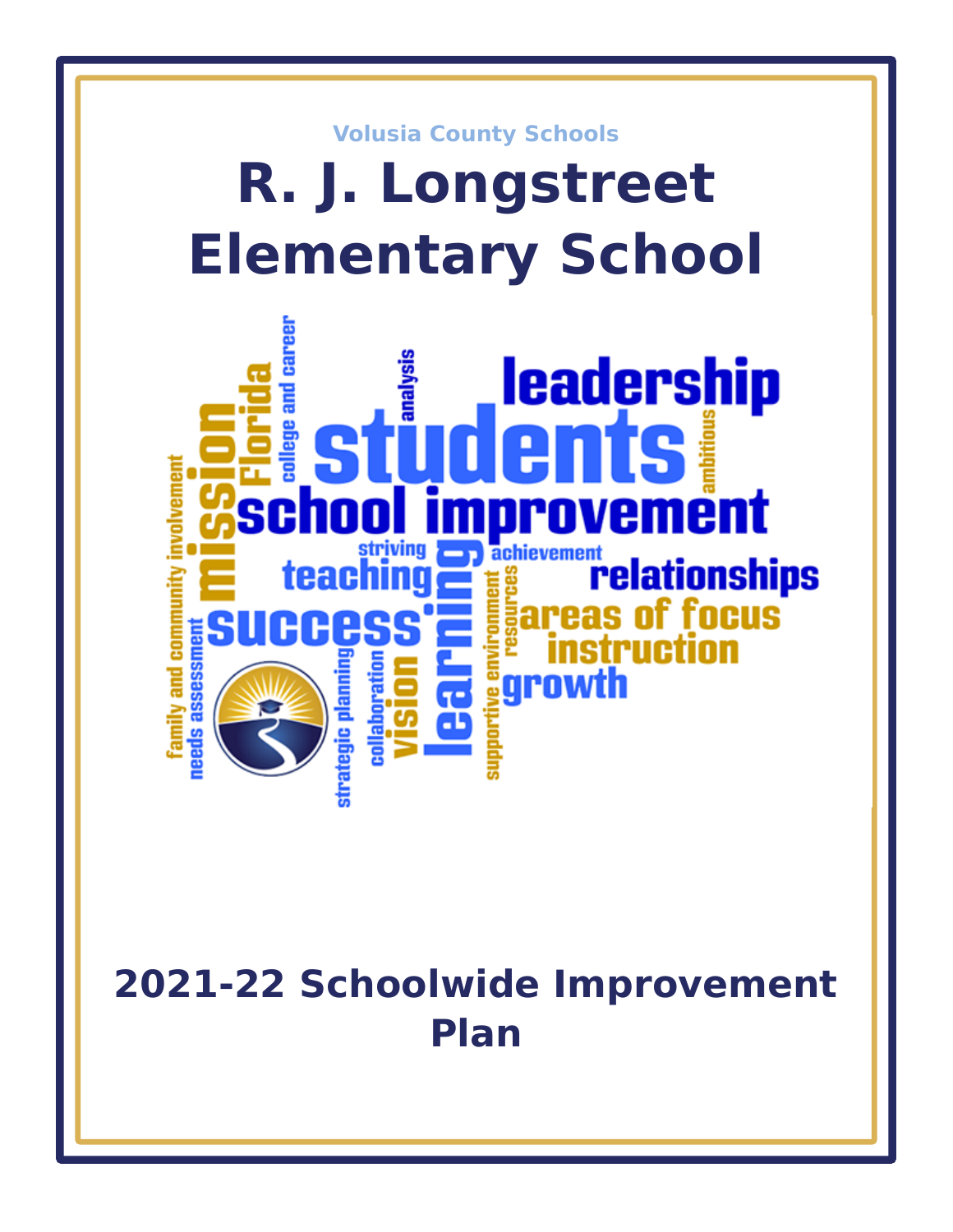# **Table of Contents**

| <b>School Demographics</b>                | 3  |
|-------------------------------------------|----|
| <b>Purpose and Outline of the SIP</b>     | 4  |
| <b>School Information</b>                 | 5  |
| <b>Needs Assessment</b>                   | 10 |
| <b>Planning for Improvement</b>           | 18 |
| <b>Positive Culture &amp; Environment</b> | 25 |
| <b>Budget to Support Goals</b>            | 26 |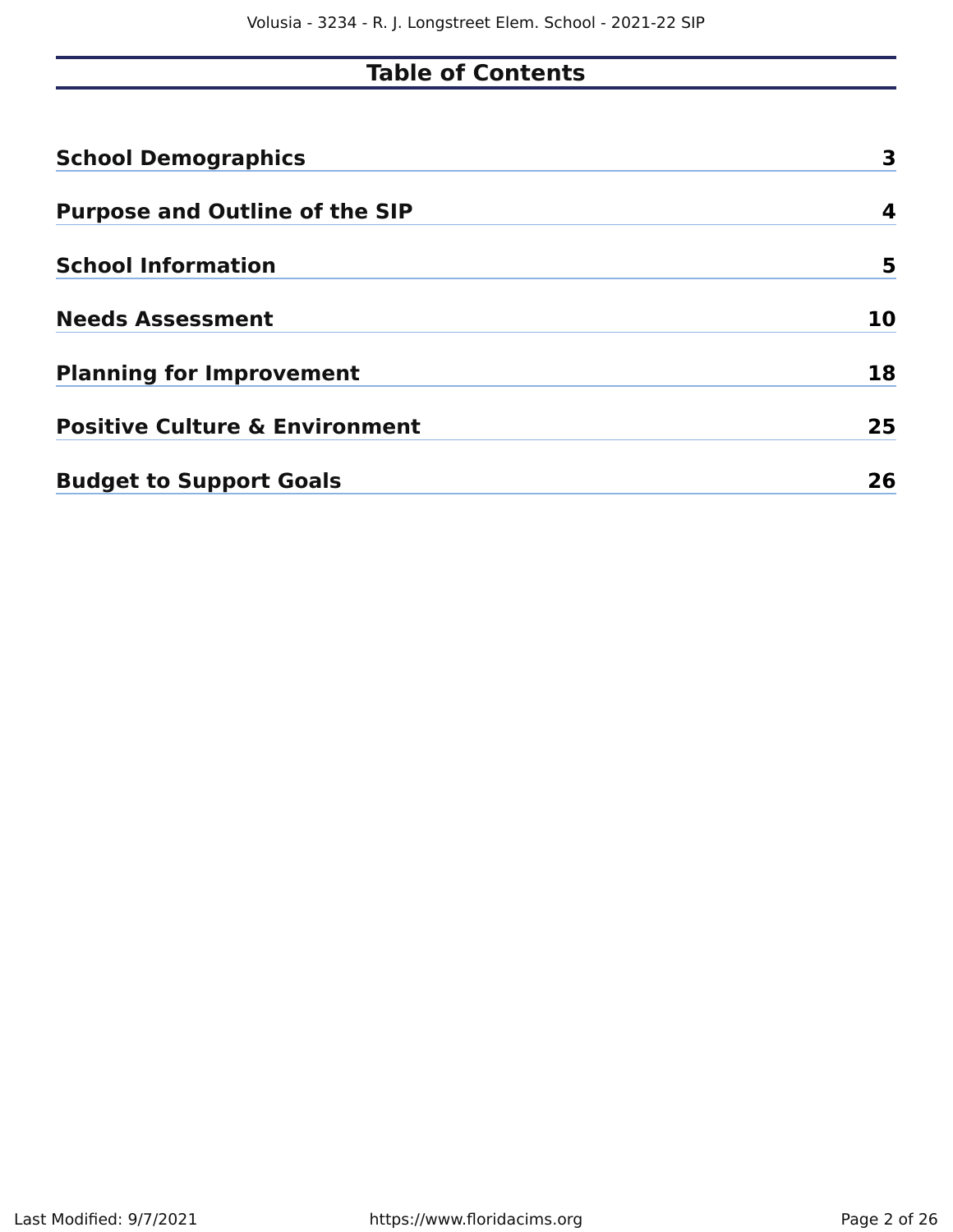# **R. J. Longstreet Elementary School**

2745 S PENINSULA DR, Daytona Beach, FL 32118

http://myvolusiaschools.org/school/rjlongstreet/pages/default.aspx

<span id="page-2-0"></span>**Demographics**

## **Principal: Melissa Haubrich** Start Date for this Principal: 6/6/2020

| <b>2019-20 Status</b>                                                                                                                      | Active                                                                                                                                                                                                                                     |
|--------------------------------------------------------------------------------------------------------------------------------------------|--------------------------------------------------------------------------------------------------------------------------------------------------------------------------------------------------------------------------------------------|
| (per MSID File)                                                                                                                            |                                                                                                                                                                                                                                            |
| <b>School Type and Grades Served</b><br>(per MSID File)                                                                                    | <b>Elementary School</b><br><b>PK-5</b>                                                                                                                                                                                                    |
| <b>Primary Service Type</b><br>(per MSID File)                                                                                             | K-12 General Education                                                                                                                                                                                                                     |
| 2018-19 Title I School                                                                                                                     | Yes                                                                                                                                                                                                                                        |
| 2018-19 Economically<br><b>Disadvantaged (FRL) Rate</b><br>(as reported on Survey 3)                                                       | [Data Not Available]                                                                                                                                                                                                                       |
| <b>2018-19 ESSA Subgroups Represented</b><br>(subgroups with 10 or more students)<br>(subgroups in orange are below the federal threshold) | <b>Black/African American Students</b><br><b>Economically Disadvantaged Students</b><br>English Language Learners<br><b>Hispanic Students</b><br><b>Multiracial Students</b><br><b>Students With Disabilities</b><br><b>White Students</b> |
| <b>School Grades History</b>                                                                                                               | 2018-19: C (53%)<br>2017-18: C (48%)<br>2016-17: C (49%)<br>2015-16: B $(55%)$                                                                                                                                                             |
| 2019-20 School Improvement (SI) Information*                                                                                               |                                                                                                                                                                                                                                            |
| <b>SI Region</b>                                                                                                                           | <b>Northeast</b>                                                                                                                                                                                                                           |
| <b>Regional Executive Director</b>                                                                                                         | <b>Dustin Sims</b>                                                                                                                                                                                                                         |
| <b>Turnaround Option/Cycle</b>                                                                                                             | N/A                                                                                                                                                                                                                                        |
| <b>Year</b>                                                                                                                                |                                                                                                                                                                                                                                            |
| <b>Support Tier</b>                                                                                                                        |                                                                                                                                                                                                                                            |
| <b>ESSA Status</b>                                                                                                                         | <b>TS&amp;I</b>                                                                                                                                                                                                                            |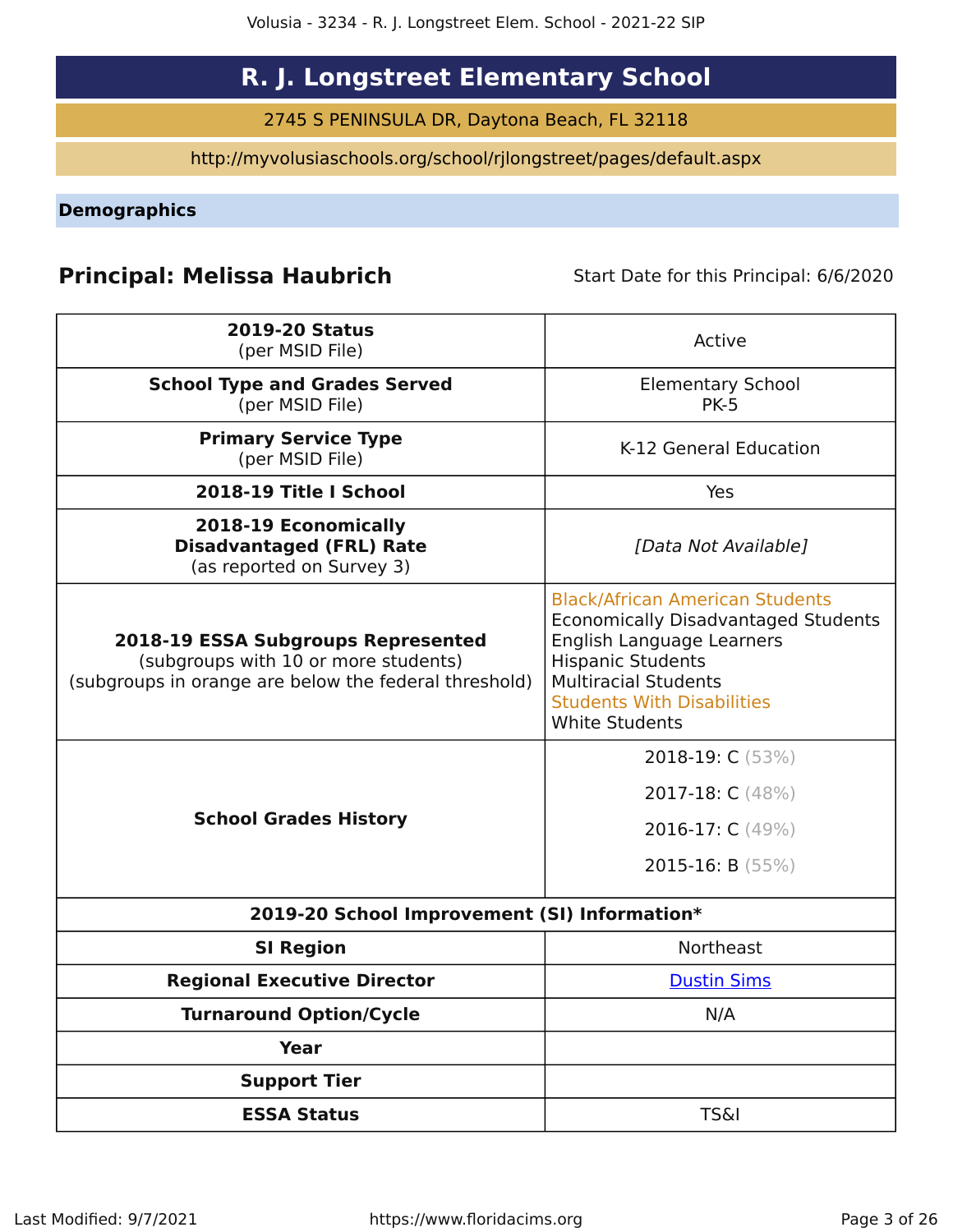\* As defined under Rule 6A-1.099811, Florida Administrative Code. For more information, [click](/downloads?category=da-forms) [here](/downloads?category=da-forms).

### **School Board Approval**

This plan is pending approval by the Volusia County School Board.

### **SIP Authority**

Section 1001.42(18), Florida Statutes, requires district school boards to annually approve and require implementation of a Schoolwide Improvement Plan (SIP) for each school in the district that has a school grade of D or F. This plan is also a requirement for Targeted Support and Improvement (TS&I) and Comprehensive Support and Improvement (CS&I) schools pursuant to 1008.33 F.S. and the Every Student Succeeds Act (ESSA).

To be designated as TS&I, a school must have one or more ESSA subgroup(s) with a Federal Index below 41%. This plan shall be approved by the district. There are three ways a school can be designated as CS&I:

- 1. have a school grade of D or F
- 2. have a graduation rate of 67% or lower
- 3. have an overall Federal Index below 41%.

For these schools, the SIP shall be approved by the district as well as the Bureau of School Improvement.

The Florida Department of Education (FDOE) SIP template meets all statutory and rule requirements for traditional public schools and incorporates all components required for schools receiving Title I funds. This template is required by State Board of Education Rule 6A-1.099811, Florida Administrative Code, for all non-charter schools with a current grade of D or F, or a graduation rate 67% or less. Districts may opt to require a SIP using a template of its choosing for schools that do not fit the aforementioned conditions. This document was prepared by school and district leadership using the FDOE's school improvement planning web application located at [www.floridacims.org.](https://www.floridacims.org)

### <span id="page-3-0"></span>**Purpose and Outline of the SIP**

The SIP is intended to be the primary artifact used by every school with stakeholders to review data, set goals, create an action plan and monitor progress. The Florida Department of Education encourages schools to use the SIP as a "living document" by continually updating, refining and using the plan to guide their work throughout the year. This printed version represents the SIP as of the "Date Modified" listed in the footer.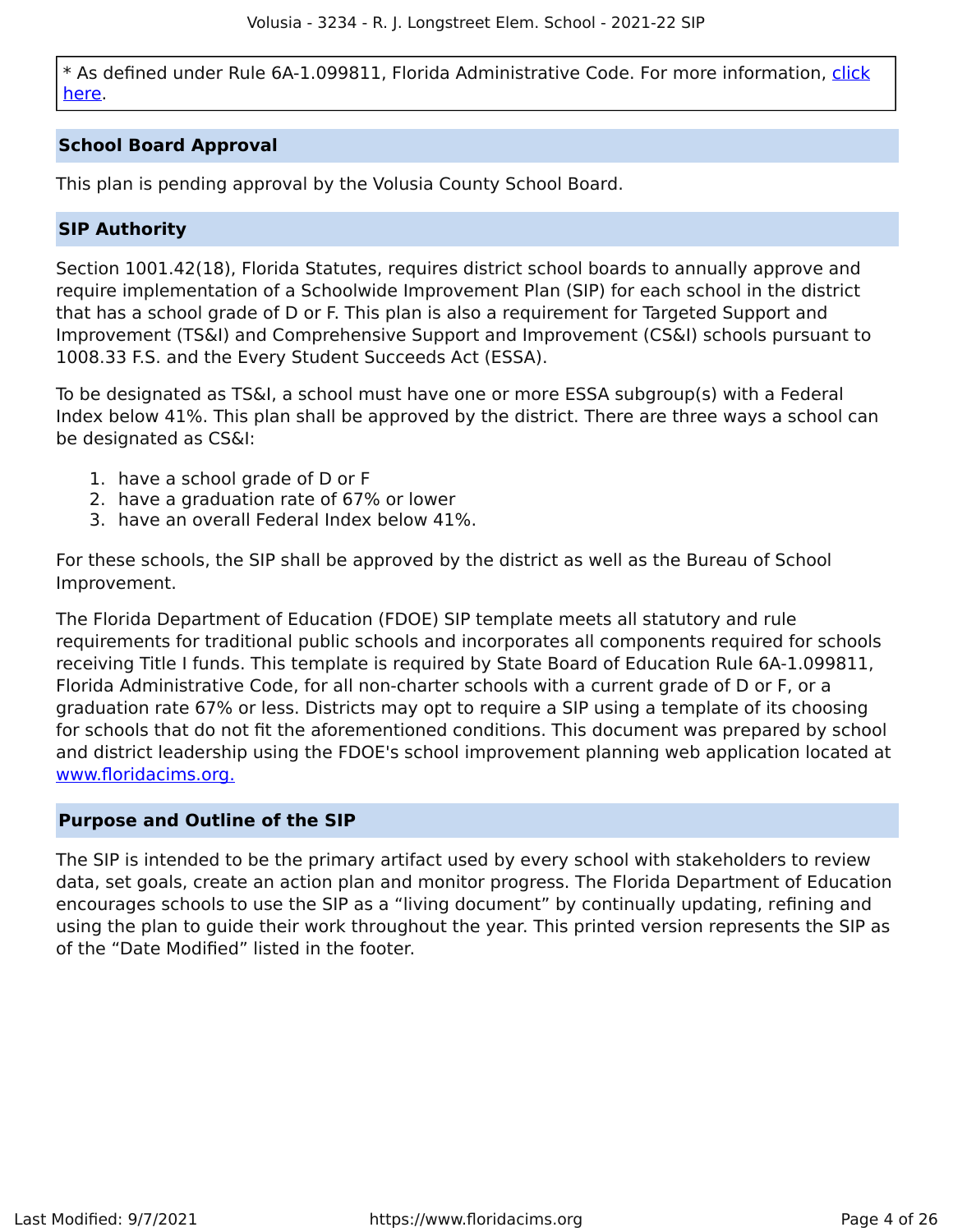### **Part I: School Information**

### <span id="page-4-0"></span>**School Mission and Vision**

### **Provide the school's mission statement.**

R. J. Longstreet, in partnership with our community, will empower students to become compassionate, lifelong learners who are responsible, productive and engaged citizens within our global society.

### **Provide the school's vision statement.**

Students strive to achieve their maximum potential in an engaging, inspiring and challenging learning environment.

### **School Leadership Team**

### **Membership**

Identify the name, email address, position title, and job duties/responsibilities for each member of the school leadership team.**:**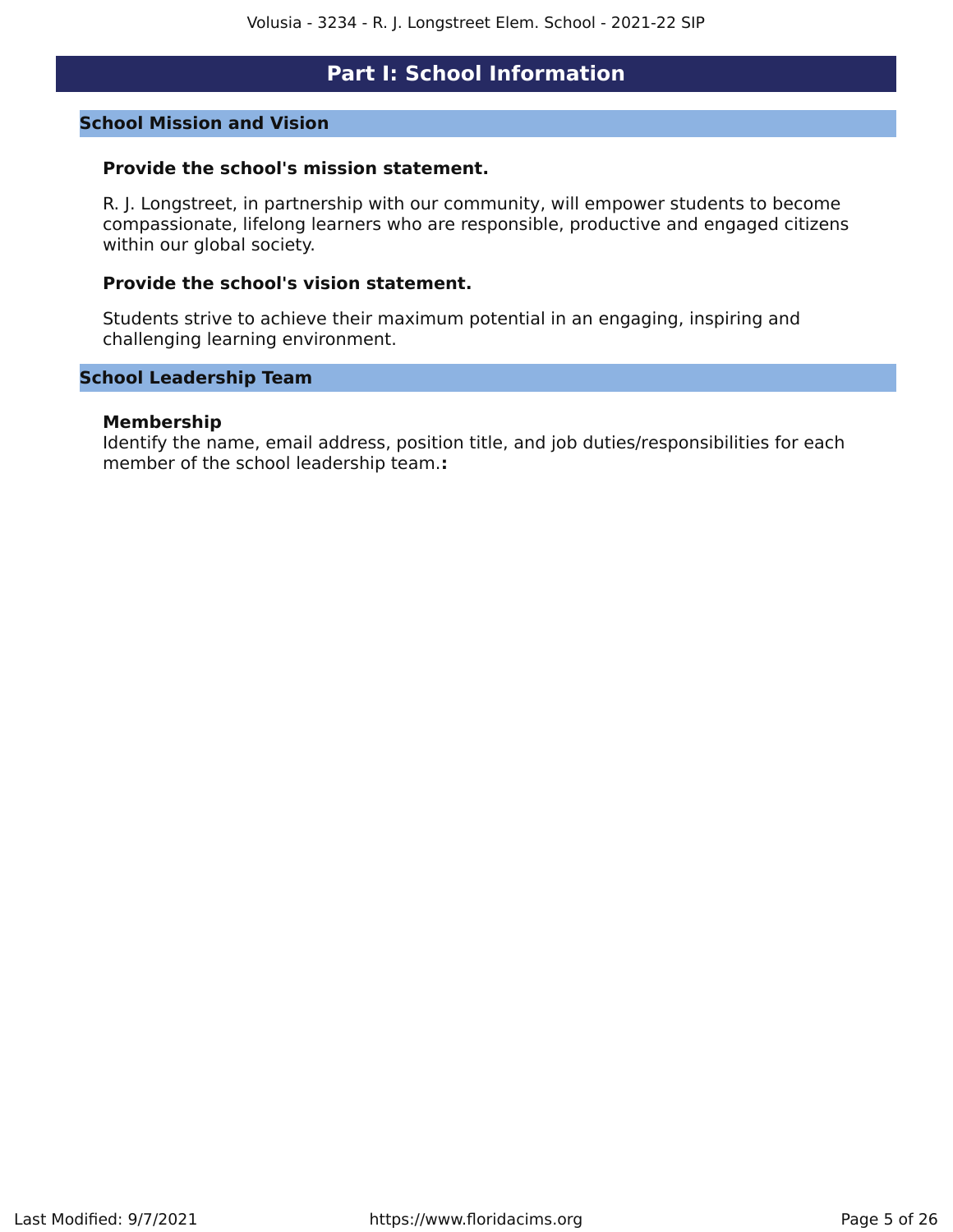| <b>Name</b>                 | <b>Title</b>           | <b>Job Duties and</b><br><b>Responsibilities</b> |                                                                                                                                                                                                                                                                                                                                                                                                                                                                                                                                           |
|-----------------------------|------------------------|--------------------------------------------------|-------------------------------------------------------------------------------------------------------------------------------------------------------------------------------------------------------------------------------------------------------------------------------------------------------------------------------------------------------------------------------------------------------------------------------------------------------------------------------------------------------------------------------------------|
| Haubrich,<br>Melissa        | Principal              |                                                  | The principal is responsible for the school's<br>academic success which includes monitoring<br>and tracking the academic and social-<br>emotional performance of students and<br>responding expediently when students<br>demonstrate areas of concern. This leader<br>also evaluates and monitors the<br>effectiveness of instructional activities<br>taking place within classrooms and provides<br>follow-up actions as needed. The principal<br>establishes an orderly, safe and secure<br>school environment.                         |
| Scaccia,<br>Kimberly        | Assistant<br>Principal |                                                  | The assistant principal supports the principal<br>with monitoring the school's academic<br>success which includes tracking the<br>academic and social-emotional performance<br>of students and responding expediently<br>when students demonstrate areas of<br>concern. This leader also evaluates and<br>monitors the effectiveness of instructional<br>activities taking place within classrooms and<br>provides follow-up actions as needed. The<br>assistant principal establishes an orderly,<br>safe and secure school environment. |
| Schuld,<br>Jenna            | Teacher,<br>$K-12$     |                                                  | As a member of the school leadership team,<br>she works to assist in monitoring schoolwide<br>data and participates in activities designed<br>to target areas of academic concern.                                                                                                                                                                                                                                                                                                                                                        |
| McCarty,<br><b>Michelle</b> | Teacher,<br>$K-12$     |                                                  | As a member of the school leadership team,<br>she works to assist in monitoring schoolwide<br>data and participates in activities designed<br>to target areas of academic concern.                                                                                                                                                                                                                                                                                                                                                        |
| Rajcooar,<br>Christina      | Teacher,<br>$K-12$     |                                                  | As a member of the school leadership team,<br>she works to assist in monitoring schoolwide<br>data and participates in activities designed<br>to target areas of academic concern.                                                                                                                                                                                                                                                                                                                                                        |
| Johnston,<br>Jennifer       | Teacher,<br>$K-12$     |                                                  | As a member of the school leadership team,<br>she works to assist in monitoring schoolwide<br>data and participates in activities designed<br>to target areas of academic concern.                                                                                                                                                                                                                                                                                                                                                        |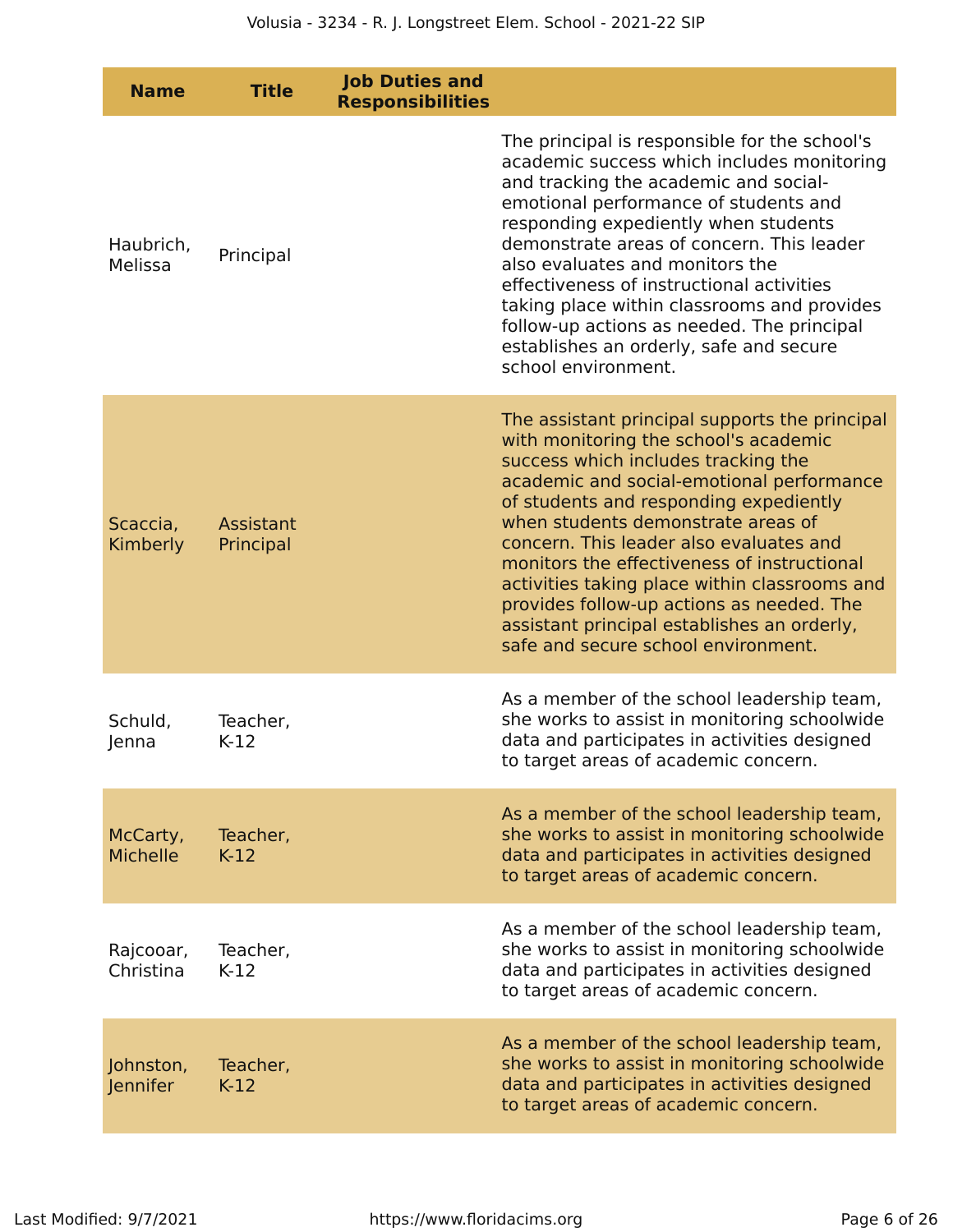| <b>Name</b>             | <b>Title</b>                      | <b>Job Duties and</b><br><b>Responsibilities</b> |                                                                                                                                                                                    |
|-------------------------|-----------------------------------|--------------------------------------------------|------------------------------------------------------------------------------------------------------------------------------------------------------------------------------------|
| Corhern,<br>Sheila      | Teacher,<br>$K-12$                |                                                  | As a member of the school leadership team,<br>she works to assist in monitoring schoolwide<br>data and participates in activities designed<br>to target areas of academic concern. |
| Legath,<br>Jennifer     | Teacher,<br>$K-12$                |                                                  | As a member of the school leadership team,<br>she works to assist in monitoring schoolwide<br>data and participates in activities designed<br>to target areas of academic concern. |
| Marge                   | Henderson, Instructional<br>Coach |                                                  | As a member of the school leadership team,<br>she works to assist in monitoring schoolwide<br>data and participates in activities designed<br>to target areas of academic concern. |
| Marcus,<br>Sarah        | Guidance<br>Counselor             |                                                  | The school counselor provides for the social-<br>emotional competencies of all students<br>through school counseling efforts and<br>programs.                                      |
| Biggs, Joe              | Teacher,<br>$K-12$                |                                                  | As a member of the school leadership team,<br>she works to assist in monitoring schoolwide<br>data and participates in activities designed<br>to target areas of academic concern. |
| Hogan,<br><b>Dianna</b> | Teacher,<br>$K-12$                |                                                  | As a member of the school leadership team,<br>she works to assist in monitoring schoolwide<br>data and participates in activities designed<br>to target areas of academic concern. |

### **Demographic Information**

### **Principal start date**

Saturday 6/6/2020, Melissa Haubrich

**Number of teachers with a 2019 3-year aggregate or a 1-year Algebra state VAM rating of Highly Effective.** Note: For UniSIG Supplemental Teacher Allocation, teachers must have at least 10 student assessments. 16

**Number of teachers with a 2019 3-year aggregate or a 1-year Algebra state VAM rating of Effective.** Note: For UniSIG Supplemental Teacher Allocation, teachers must

have at least 10 student assessments. 19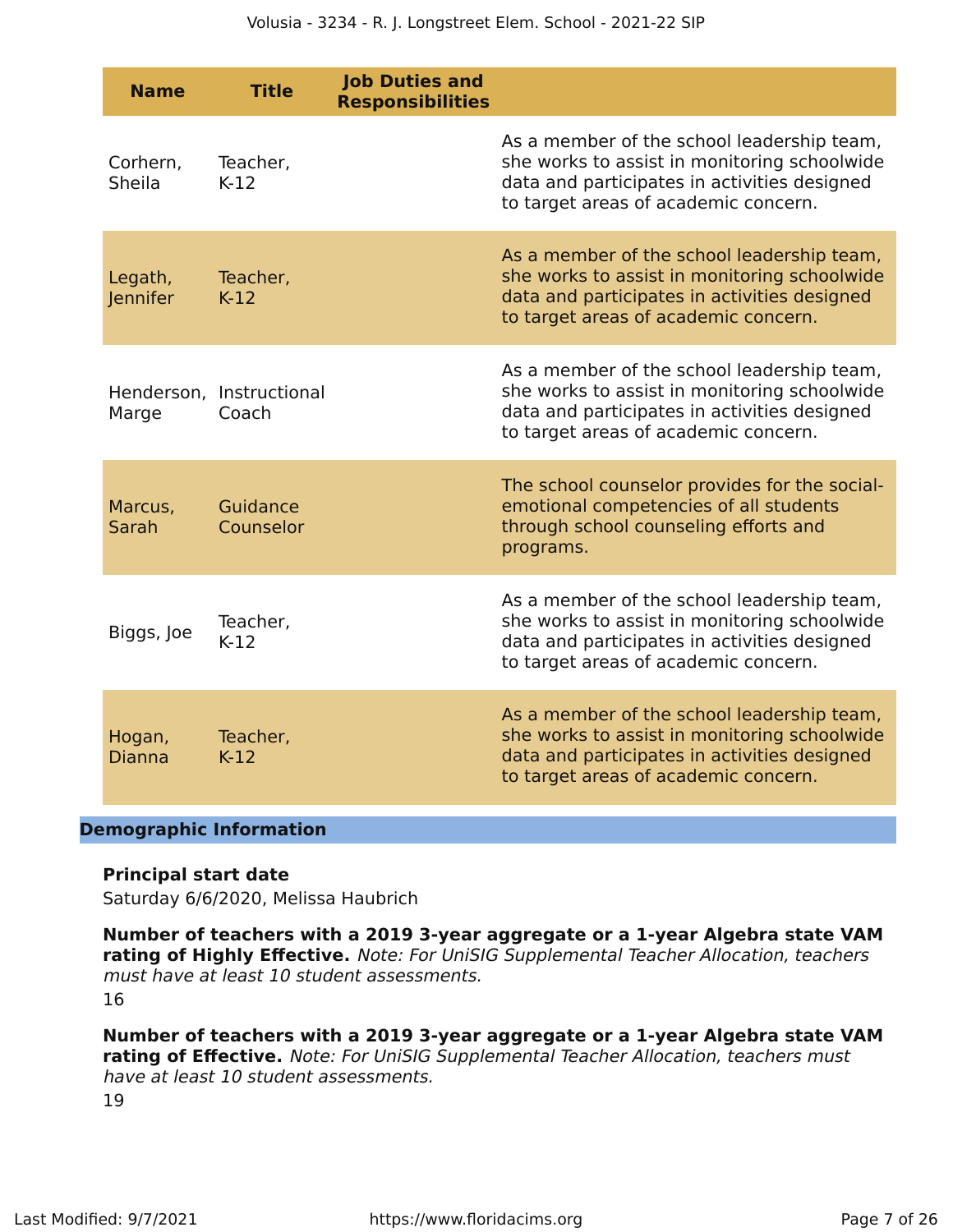**Total number of teacher positions allocated to the school** 27

**Total number of students enrolled at the school** 360

**Identify the number of instructional staff who left the school during the 2020-21 school year.**

2

**Identify the number of instructional staff who joined the school during the 2021-22 school year.**

1

**Demographic Data**

**Early Warning Systems**

### **2021-22**

**The number of students by grade level that exhibit each early warning indicator listed:**

| <b>Indicator</b>                                            |          |          |                |          |                 | <b>Grade Level</b> |                |                |          |          |                    |          |          | <b>Total</b>   |
|-------------------------------------------------------------|----------|----------|----------------|----------|-----------------|--------------------|----------------|----------------|----------|----------|--------------------|----------|----------|----------------|
|                                                             | ĸ        |          | $\overline{2}$ | 3        | $\overline{a}$  |                    |                |                |          |          | 5 6 7 8 9 10 11 12 |          |          |                |
| Number of students enrolled                                 |          |          | 26 55 24 37    |          |                 | 37 41 0 0          |                |                | $\Omega$ | $\Omega$ | $\Omega$           | $\Omega$ | 0        | 220            |
| Attendance below 90 percent                                 |          | $\Omega$ |                |          | 4               | 2 <sup>1</sup>     | $\Omega$       | $\Omega$       | $\Omega$ | $\Omega$ | $\Omega$           | $\Omega$ | 0        | 9              |
| One or more suspensions                                     | 0        | 3        | 1.             | 1        | 0               | 3                  | $\Omega$       | $\Omega$       | $\Omega$ | $\Omega$ | 0                  | $\Omega$ | $\Omega$ | 8              |
| Course failure in ELA                                       | 0        | 0        | $\mathcal{P}$  | $\Omega$ | $\mathcal{P}$   | $\overline{3}$     | $\overline{0}$ | $\Omega$       | $\Omega$ | $\Omega$ | $\Omega$           | $\Omega$ | $\Omega$ | $\overline{7}$ |
| Course failure in Math                                      | 0        | 0        | 0              |          | 3               | 3                  | $\Omega$       | $\overline{0}$ | $\Omega$ | $\Omega$ | $\Omega$           | 0        | 0        | 7              |
| Level 1 on 2019 statewide FSA<br><b>ELA assessment</b>      | $\Omega$ | $\Omega$ | $\Omega$       | $\Omega$ | $\blacklozenge$ | 4 0 0 0 0          |                |                |          |          | - 0                | $\Omega$ | $\Omega$ | 5              |
| Level 1 on 2019 statewide FSA<br>Math assessment            | 0        | $\Omega$ | 0              | $\Omega$ | $\mathbf{1}$    | 8                  | $0\quad 0$     |                | $\Omega$ | $\Omega$ | $\Omega$           | $\Omega$ | $\Omega$ | 9              |
| Number of students with a<br>substantial reading deficiency | $\Omega$ | $\Omega$ | $\Omega$       |          | $\overline{2}$  | .5.                | - 0            | $\Omega$       | $\Omega$ | $\Omega$ | $\Omega$           | $\Omega$ | 0        | 8              |

**The number of students with two or more early warning indicators:**

| <b>Indicator</b>                                                 |  |  |  |  | <b>Grade Level</b> |  |                              | <b>Total</b> |
|------------------------------------------------------------------|--|--|--|--|--------------------|--|------------------------------|--------------|
|                                                                  |  |  |  |  |                    |  | K 1 2 3 4 5 6 7 8 9 10 11 12 |              |
| Students with two or more indicators 0 0 0 1 2 5 0 0 0 0 0 0 0 0 |  |  |  |  |                    |  |                              |              |

### **The number of students identified as retainees:**

| <b>Indicator</b>                       |  |  |  | <b>Grade Level</b> |  |  |                              |              |
|----------------------------------------|--|--|--|--------------------|--|--|------------------------------|--------------|
|                                        |  |  |  |                    |  |  | K 1 2 3 4 5 6 7 8 9 10 11 12 | <b>Total</b> |
| <b>Retained Students: Current Year</b> |  |  |  |                    |  |  | 1100000000000                |              |
|                                        |  |  |  |                    |  |  |                              |              |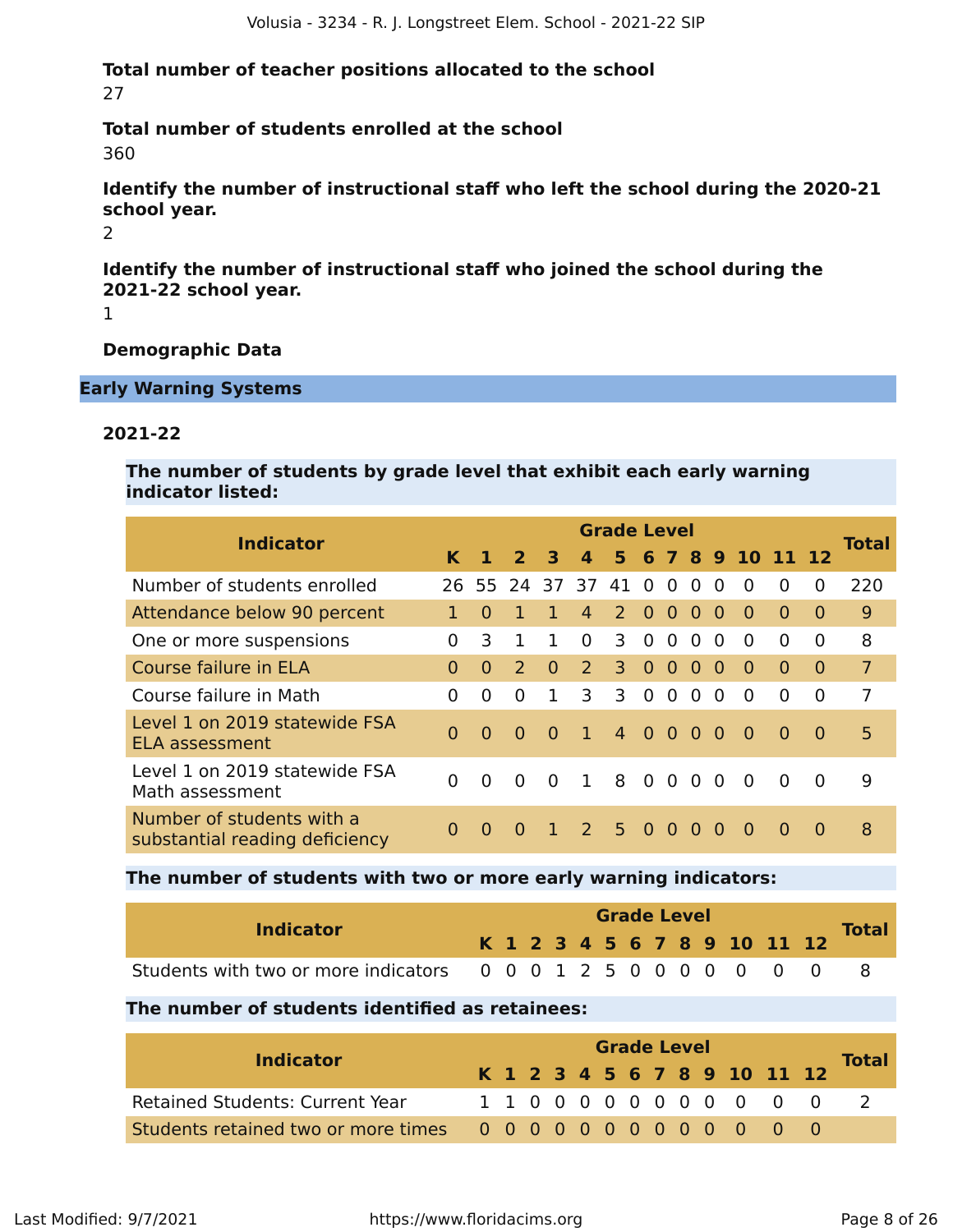### **Date this data was collected or last updated** Thursday 8/5/2021

### **2020-21 - As Reported**

### **The number of students by grade level that exhibit each early warning indicator:**

|                                              | <b>Grade Level</b> |           |                      |                         |                         |                |                |            |                |          |                    |          |          |              |
|----------------------------------------------|--------------------|-----------|----------------------|-------------------------|-------------------------|----------------|----------------|------------|----------------|----------|--------------------|----------|----------|--------------|
| <b>Indicator</b>                             |                    |           |                      |                         |                         |                |                |            |                |          |                    |          |          | <b>Total</b> |
|                                              |                    | $K$ 1 2 3 |                      |                         | $\overline{\mathbf{4}}$ |                |                |            |                |          | 5 6 7 8 9 10 11 12 |          |          |              |
| Number of students enrolled                  | 77                 |           | 60 58 73 66 71 0 0 0 |                         |                         |                |                |            |                | $\Omega$ | $\Omega$           | $\Omega$ | $\Omega$ | 405          |
| Attendance below 90 percent                  |                    |           | -10                  | <b>q</b>                | 17                      | $\overline{7}$ | $\Omega$       | - 0        | $\Omega$       | - 0      | $\Omega$           | $\Omega$ | $\Omega$ | 71           |
| One or more suspensions                      |                    |           | 6                    | $\mathbf{1}$            |                         | 10 11 0 0 0    |                |            |                | - 0      | $\Omega$           | $\Omega$ | $\Omega$ | 30           |
| Course failure in ELA                        | $\Omega$           | $\Omega$  | 3                    | $\overline{\mathbf{3}}$ | $\overline{2}$          | $\overline{3}$ | 0 <sub>0</sub> |            | $\overline{0}$ | - 0      | $\Omega$           | $\Omega$ | $\Omega$ | 11           |
| Course failure in Math                       | $\Omega$           | $\Omega$  | $\mathcal{L}$        | 3                       | $\overline{2}$          | 6              |                | $0\quad 0$ | $\overline{0}$ | $\Omega$ | $\Omega$           | $\Omega$ | $\Omega$ | 13           |
| Level 1 on 2019 statewide ELA<br>assessment  | $\Omega$           | $\Omega$  | $\Omega$             |                         | 5 10 14 0 0 0 0         |                |                |            |                |          | - 0                | $\Omega$ | $\Omega$ | 29           |
| Level 1 on 2019 statewide Math<br>assessment | 0                  | $\Omega$  | $\Omega$             |                         | 5 17 19 0 0             |                |                |            | $\Omega$       | $\Omega$ | $\Omega$           |          | $\Omega$ | 41           |

### **The number of students with two or more early warning indicators:**

| <b>Indicator</b>                                                    |  |  |  | <b>Grade Level</b> |  |  |                              |  |              |
|---------------------------------------------------------------------|--|--|--|--------------------|--|--|------------------------------|--|--------------|
|                                                                     |  |  |  |                    |  |  | K 1 2 3 4 5 6 7 8 9 10 11 12 |  | <b>Total</b> |
| Students with two or more indicators 0 0 4 9 12 17 0 0 0 0 0 0 0 42 |  |  |  |                    |  |  |                              |  |              |

### **The number of students identified as retainees:**

| <b>Indicator</b>                                                  |  |  |  |  | <b>Grade Level</b> |  |                              |              |
|-------------------------------------------------------------------|--|--|--|--|--------------------|--|------------------------------|--------------|
|                                                                   |  |  |  |  |                    |  | K 1 2 3 4 5 6 7 8 9 10 11 12 | <b>Total</b> |
| <b>Retained Students: Current Year</b>                            |  |  |  |  |                    |  | 7845610000000                | - 31 -       |
| Students retained two or more times 0 0 0 0 0 0 0 0 0 0 0 0 0 0 0 |  |  |  |  |                    |  |                              |              |

### **2020-21 - Updated**

**The number of students by grade level that exhibit each early warning indicator:**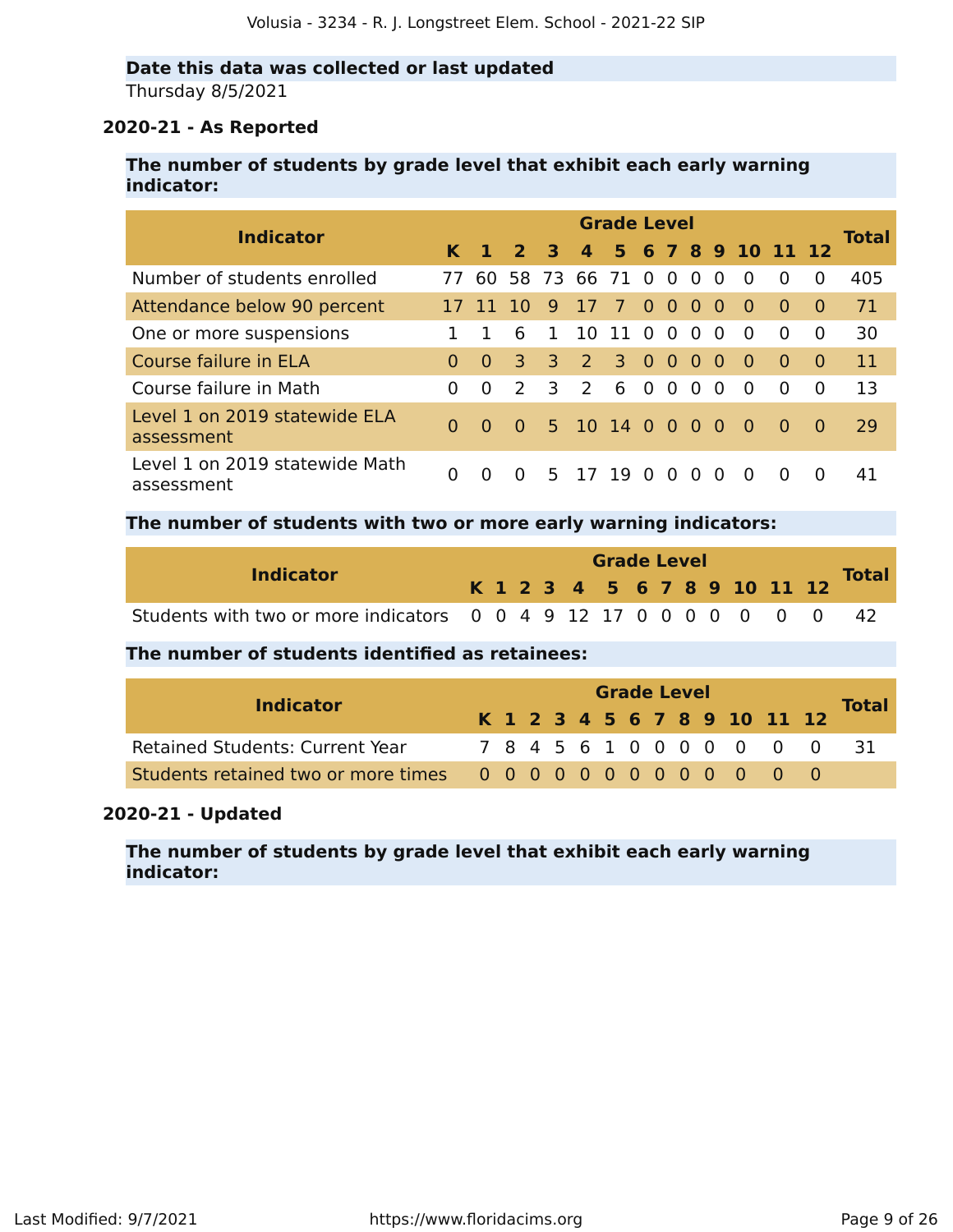| <b>Indicator</b>                             | <b>Grade Level</b> |                |                      |              |                 |         |                |                |                |          |                |                      |          |              |  |
|----------------------------------------------|--------------------|----------------|----------------------|--------------|-----------------|---------|----------------|----------------|----------------|----------|----------------|----------------------|----------|--------------|--|
|                                              |                    | K <sub>1</sub> | 2 <sub>3</sub>       |              |                 |         |                |                |                |          |                | 4 5 6 7 8 9 10 11 12 |          | <b>Total</b> |  |
| Number of students enrolled                  | 77                 |                | 60 58 73 66 71 0 0 0 |              |                 |         |                |                |                | $\Omega$ | $\Omega$       | $\Omega$             | $\Omega$ | 405          |  |
| Attendance below 90 percent                  |                    | 17 11 10       |                      | 9            | 17 7            |         | 0 <sub>0</sub> |                | 0              | -0       | - 0            | $\Omega$             | 0        | 71           |  |
| One or more suspensions                      |                    |                | 6                    | $\mathbf{1}$ |                 | 10 11 0 |                | $\overline{0}$ | $\overline{0}$ | - 0      | $\Omega$       | $\Omega$             | $\Omega$ | 30           |  |
| Course failure in ELA                        | $\Omega$           | $\Omega$       | 3                    | -3.          | $\overline{2}$  | 3 0 0   |                |                | - 0            | - 0      | - 0            | $\Omega$             | $\Omega$ | 11           |  |
| Course failure in Math                       | $\Omega$           | $\Omega$       | $\mathcal{L}$        | 3            | $\overline{2}$  | 6       | $\overline{0}$ | $\overline{0}$ | $\Omega$       | $\Omega$ | $\Omega$       | $\Omega$             | $\Omega$ | 13           |  |
| Level 1 on 2019 statewide ELA<br>assessment  | $\Omega$           | $\Omega$       | - 0                  |              | 5 10 14 0 0 0 0 |         |                |                |                |          | - 0            | $\Omega$             | $\Omega$ | 29           |  |
| Level 1 on 2019 statewide Math<br>assessment |                    |                |                      |              | 5 17 19 0 0     |         |                |                | - 0            | $\Omega$ | $\overline{0}$ | $\Omega$             | $\Omega$ | 41           |  |

### **The number of students with two or more early warning indicators:**

|                                                                     |  |  |  | <b>Grade Level</b> |  |  |                              |  |              |
|---------------------------------------------------------------------|--|--|--|--------------------|--|--|------------------------------|--|--------------|
| <b>Indicator</b>                                                    |  |  |  |                    |  |  | K 1 2 3 4 5 6 7 8 9 10 11 12 |  | <b>Total</b> |
| Students with two or more indicators 0 0 4 9 12 17 0 0 0 0 0 0 0 42 |  |  |  |                    |  |  |                              |  |              |

### **The number of students identified as retainees:**

|                                        |  | <b>Grade Level</b> |  |  |  |  |  |  |  |  |                              |                            |
|----------------------------------------|--|--------------------|--|--|--|--|--|--|--|--|------------------------------|----------------------------|
| <b>Indicator</b>                       |  |                    |  |  |  |  |  |  |  |  | K 1 2 3 4 5 6 7 8 9 10 11 12 | <b>Total</b>               |
| <b>Retained Students: Current Year</b> |  |                    |  |  |  |  |  |  |  |  |                              | 7 8 4 5 6 1 0 0 0 0 0 0 31 |
|                                        |  |                    |  |  |  |  |  |  |  |  |                              |                            |

### **Part II: Needs Assessment/Analysis**

### <span id="page-9-0"></span>**School Data Review**

Please note that the district and state averages shown here represent the averages for similar school types (elementary, middle, high school, or combination schools).

### **Grade Level Data Review - State Assessments**

**NOTE: This data is raw data and includes ALL students who tested at the school. This is not school grade data.**

|                          | <b>ELA</b> |               |                 |                                                 |              |                                              |  |  |  |  |  |
|--------------------------|------------|---------------|-----------------|-------------------------------------------------|--------------|----------------------------------------------|--|--|--|--|--|
| <b>Grade</b>             | Year       | <b>School</b> | <b>District</b> | School-<br><b>District</b><br><b>Comparison</b> | <b>State</b> | School-<br><b>State</b><br><b>Comparison</b> |  |  |  |  |  |
| 03                       | 2021       |               |                 |                                                 |              |                                              |  |  |  |  |  |
|                          | 2019       | 61%           | 58%             | 3%                                              | 58%          | 3%                                           |  |  |  |  |  |
| <b>Cohort Comparison</b> |            |               |                 |                                                 |              |                                              |  |  |  |  |  |
| 04                       | 2021       |               |                 |                                                 |              |                                              |  |  |  |  |  |
|                          | 2019       | 61%           | 54%             | 7%                                              | 58%          | 3%                                           |  |  |  |  |  |
| <b>Cohort Comparison</b> |            | $-61%$        |                 |                                                 |              |                                              |  |  |  |  |  |
| 05                       | 2021       |               |                 |                                                 |              |                                              |  |  |  |  |  |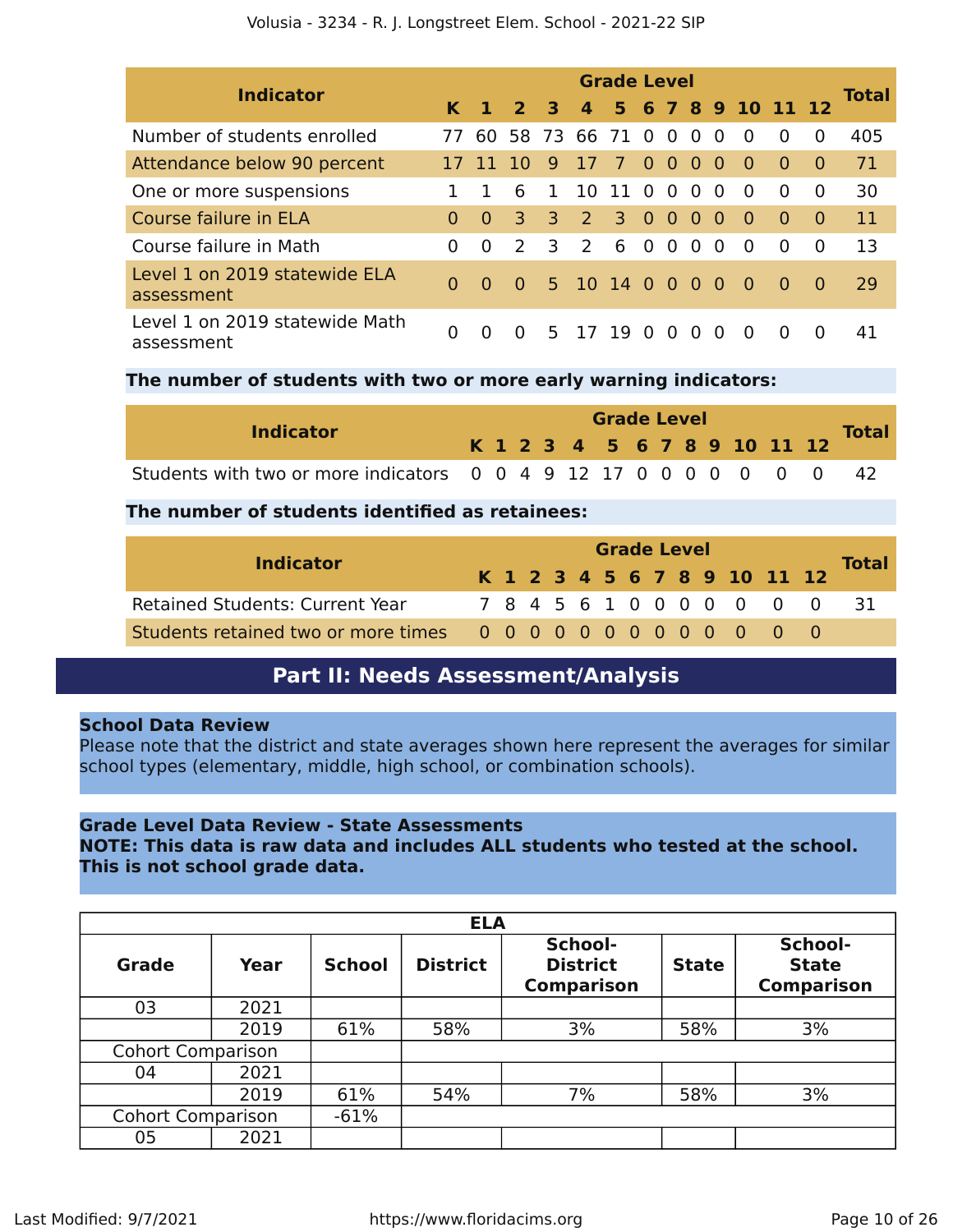| <b>ELA</b>               |      |               |                 |                                                 |              |                                              |  |  |  |
|--------------------------|------|---------------|-----------------|-------------------------------------------------|--------------|----------------------------------------------|--|--|--|
| <b>Grade</b>             | Year | <b>School</b> | <b>District</b> | School-<br><b>District</b><br><b>Comparison</b> | <b>State</b> | School-<br><b>State</b><br><b>Comparison</b> |  |  |  |
|                          | 2019 | 59%           | 54%             | 5%                                              | 56%          | 3%                                           |  |  |  |
| <b>Cohort Comparison</b> |      | $-61%$        |                 |                                                 |              |                                              |  |  |  |

|                          | <b>MATH</b> |               |                 |                                                 |              |                                              |  |  |  |  |  |
|--------------------------|-------------|---------------|-----------------|-------------------------------------------------|--------------|----------------------------------------------|--|--|--|--|--|
| Grade                    | Year        | <b>School</b> | <b>District</b> | School-<br><b>District</b><br><b>Comparison</b> | <b>State</b> | School-<br><b>State</b><br><b>Comparison</b> |  |  |  |  |  |
| 03                       | 2021        |               |                 |                                                 |              |                                              |  |  |  |  |  |
|                          | 2019        | 55%           | 60%             | $-5%$                                           | 62%          | $-7%$                                        |  |  |  |  |  |
| <b>Cohort Comparison</b> |             |               |                 |                                                 |              |                                              |  |  |  |  |  |
| 04                       | 2021        |               |                 |                                                 |              |                                              |  |  |  |  |  |
|                          | 2019        | 59%           | 59%             | $0\%$                                           | 64%          | $-5%$                                        |  |  |  |  |  |
| <b>Cohort Comparison</b> |             | $-55%$        |                 |                                                 |              |                                              |  |  |  |  |  |
| 05                       | 2021        |               |                 |                                                 |              |                                              |  |  |  |  |  |
|                          | 2019        | 46%           | 54%             | $-8%$                                           | 60%          | $-14%$                                       |  |  |  |  |  |
| <b>Cohort Comparison</b> |             | $-59%$        |                 |                                                 |              |                                              |  |  |  |  |  |

| <b>SCIENCE</b>           |      |               |                 |                                                 |              |                                              |  |  |  |  |
|--------------------------|------|---------------|-----------------|-------------------------------------------------|--------------|----------------------------------------------|--|--|--|--|
| <b>Grade</b>             | Year | <b>School</b> | <b>District</b> | School-<br><b>District</b><br><b>Comparison</b> | <b>State</b> | School-<br><b>State</b><br><b>Comparison</b> |  |  |  |  |
| 05                       | 2021 |               |                 |                                                 |              |                                              |  |  |  |  |
|                          | 2019 | 55%           | 56%             | $-1%$                                           | 53%          | 2%                                           |  |  |  |  |
| <b>Cohort Comparison</b> |      |               |                 |                                                 |              |                                              |  |  |  |  |

### **Grade Level Data Review - Progress Monitoring Assessments**

### **Provide the progress monitoring tool(s) by grade level used to compile the below data.**

For the English Language Arts and Mathematics sections the number represents the total number of students tested during the i-Ready window. Percent proficiency is percentage of students scoring "Early On Grade Level" or "Mid or Above Grade Level" on the i-Ready diagnostic assessment. For Science, we used VST data.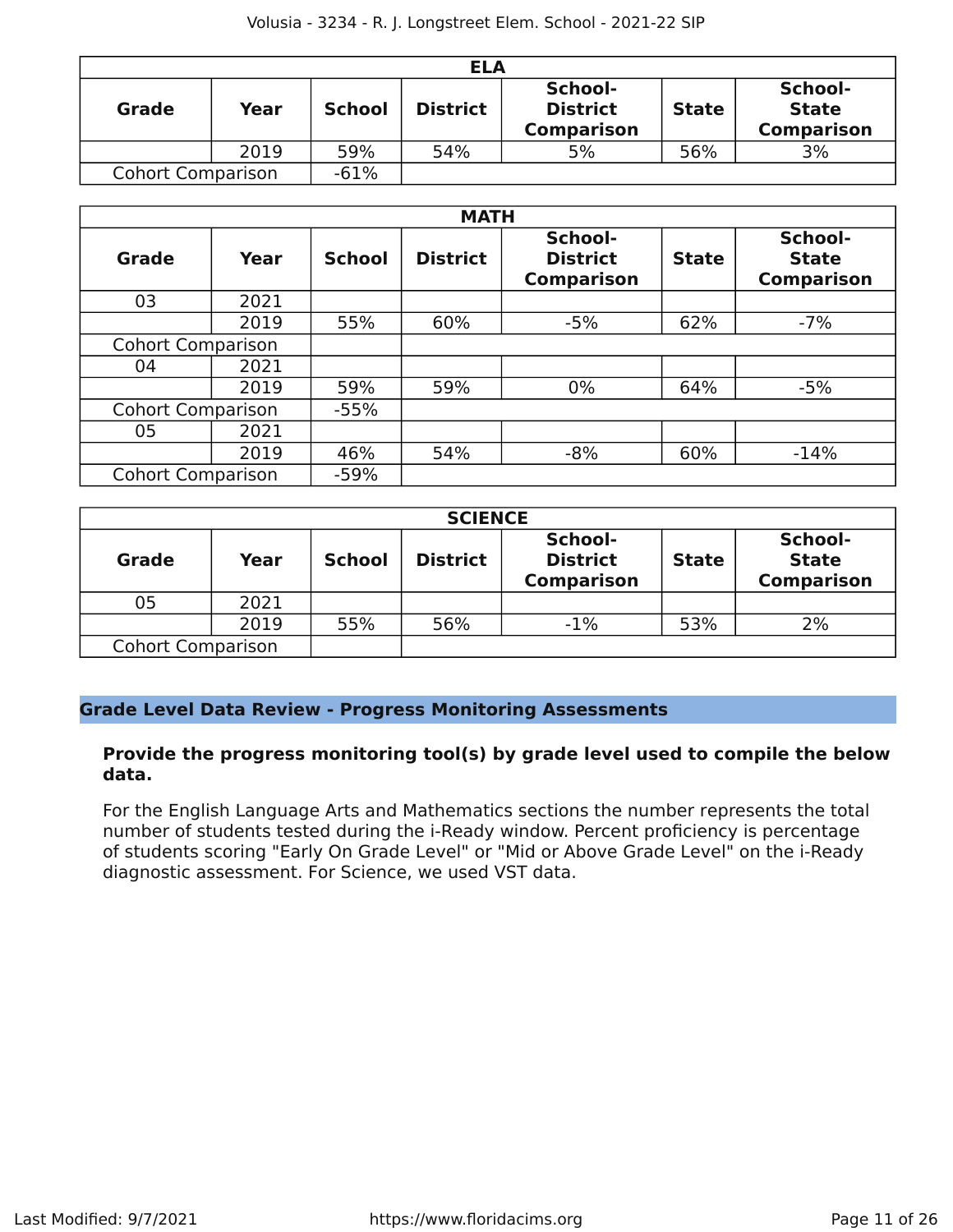|                          |                                                        | <b>Grade 1</b> |           |               |
|--------------------------|--------------------------------------------------------|----------------|-----------|---------------|
|                          | Number/%<br>Proficiency                                | Fall           | Winter    | <b>Spring</b> |
|                          | <b>All Students</b>                                    | 71/19.72%      | 88/32.95% | 73/47.95%     |
| English<br>Language Arts | Economically<br>Disadvantaged                          | 59/20.34%      | 74/25.68% | 59/40.68%     |
|                          | <b>Students With</b><br><b>Disabilities</b>            | 14/7.14%       | 17/5.88%  | 16/6.25%      |
|                          | English<br>Language<br>Learners                        | 4/25.00%       | 6/50.00%  | 7/42.86%      |
|                          | Number/%<br>Proficiency                                | Fall           | Winter    | <b>Spring</b> |
| <b>Mathematics</b>       | <b>All Students</b>                                    | 70/19.72%      | 83/31.33% | 70/44.29%     |
|                          | Economically<br>Disadvantaged                          | 58/22.41%      | 69/26.09% | 56/42.86%     |
|                          | <b>Students With</b><br><b>Disabilities</b>            | 15/6.67%       | 17/11.76% | 15/0.00%      |
|                          | English<br>Language<br>Learners                        | 4/25.00%       | 7/14.29%  | 6/33.62%      |
|                          |                                                        |                |           |               |
|                          |                                                        | <b>Grade 2</b> |           |               |
|                          | Number/%<br>Proficiency                                | Fall           | Winter    | <b>Spring</b> |
|                          | <b>All Students</b>                                    | 47/21.28%      | 51/50.98% | 57/49.12%     |
| English                  | Economically<br>Disadvantaged                          | 37/18.92%      | 38/44.74% | 41/46.34%     |
| Language Arts            | <b>Students With</b><br><b>Disabilities</b>            | 9/0.00%        | 8/12.50%  | 10/10.00%     |
|                          | English<br>Language<br>Learners                        | 8/0.00%        | 8/37.50%  | 8/50.00%      |
|                          | Number/%<br>Proficiency                                | Fall           | Winter    | <b>Spring</b> |
|                          | <b>All Students</b>                                    | 47/8.51%       | 54/18.52% | 56/42.86%     |
| <b>Mathematics</b>       | Economically<br>Disadvantaged                          | 37/10.81%      | 40/20.00% | 40/37.50%     |
|                          | <b>Students With</b><br><b>Disabilities</b><br>English | 9/0.00%        | 10/0.00%  | 9/11.11%      |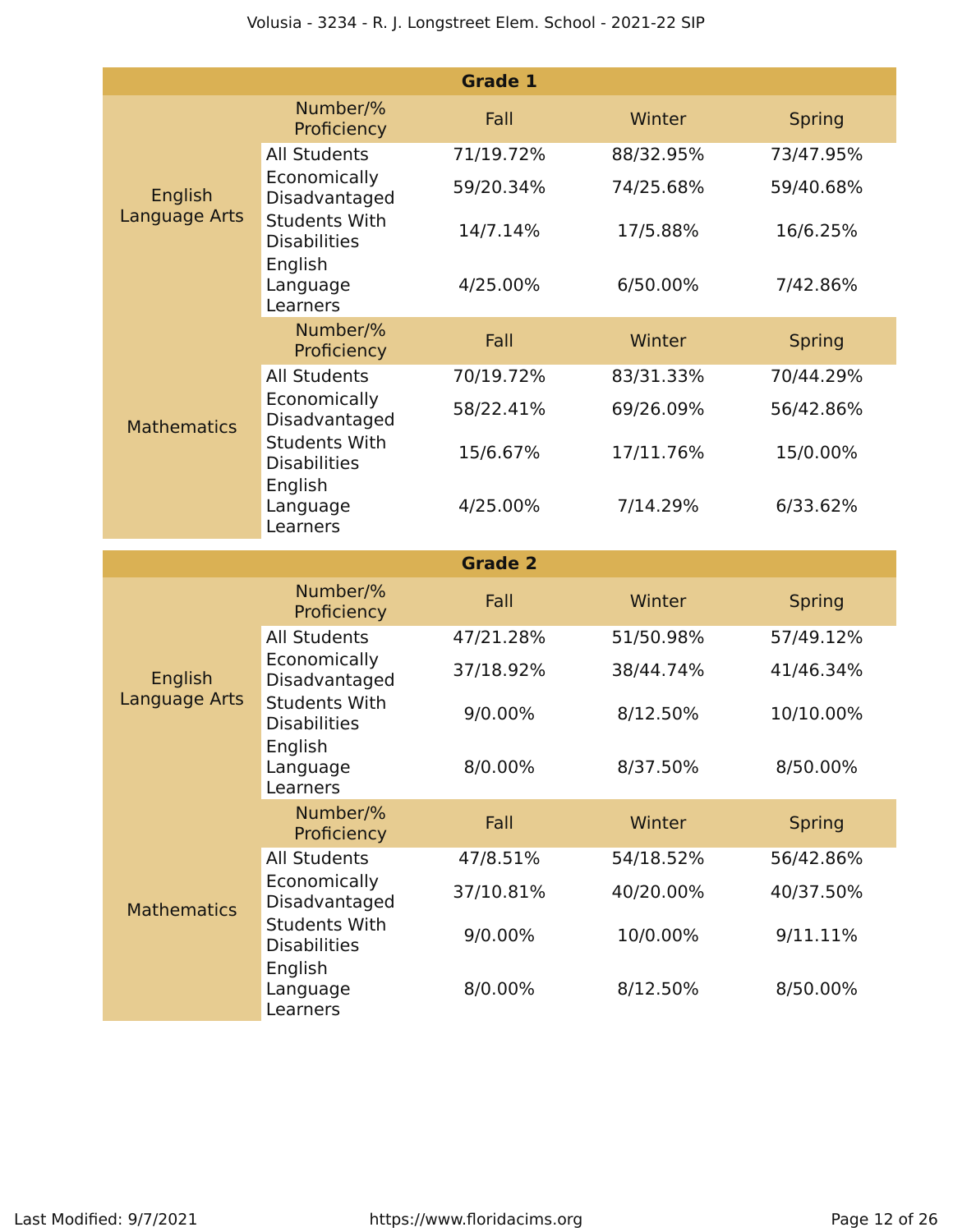|                          |                                                        | <b>Grade 3</b> |           |               |
|--------------------------|--------------------------------------------------------|----------------|-----------|---------------|
|                          | Number/%<br>Proficiency                                | Fall           | Winter    | <b>Spring</b> |
|                          | <b>All Students</b>                                    | 44/43.18%      | 49/65.31% | 52/67.31%     |
| English<br>Language Arts | Economically<br>Disadvantaged                          | 37/40.54%      | 41/60.98% | 42/61.90%     |
|                          | <b>Students With</b><br><b>Disabilities</b>            | 4/0.00%        | 4/25.00%  | 4/0.00%       |
|                          | English<br>Language<br>Learners                        | 1/0.00%        | 2/0.00%   | 2/0.00%       |
|                          | Number/%<br>Proficiency                                | Fall           | Winter    | <b>Spring</b> |
|                          | <b>All Students</b>                                    | 43/18.60%      | 50/30.00% | 49/65.31%     |
| <b>Mathematics</b>       | Economically<br>Disadvantaged                          | 36/11.11%      | 42/19.05% | 40/60.00%     |
|                          | <b>Students With</b><br><b>Disabilities</b>            | 4/0.00%        | 5/0.00%   | 4/0.00%       |
|                          | English<br>Language<br>Learners                        | 1/0.00%        | 2/0.00%   | 2/0.00%       |
|                          |                                                        |                |           |               |
|                          |                                                        | <b>Grade 4</b> |           |               |
|                          | Number/%<br>Proficiency                                | Fall           | Winter    | <b>Spring</b> |
|                          | <b>All Students</b>                                    | 46/41.30%      | 58/44.83% | 63/52.38%     |
| <b>English</b>           | Economically<br>Disadvantaged                          | 37/29.73%      | 44/38.64% | 46/50.00%     |
| Language Arts            | <b>Students With</b><br><b>Disabilities</b>            | 7/14.29%       | 11/9.09%  | 8/25.00%      |
|                          | English<br>Language<br>Learners                        | 3/33.33%       | 4/0.00%   | 3/0.00%       |
|                          | Number/%<br>Proficiency                                | Fall           | Winter    | <b>Spring</b> |
|                          | <b>All Students</b>                                    | 43/20.93%      | 49/40.82% | 59/49.15%     |
| <b>Mathematics</b>       | Economically<br>Disadvantaged                          | 34/14.71%      | 38/36.84% | 45/44.44%     |
|                          | <b>Students With</b><br><b>Disabilities</b><br>English | 7/0.00%        | 9/22.22%  | 8/37.50%      |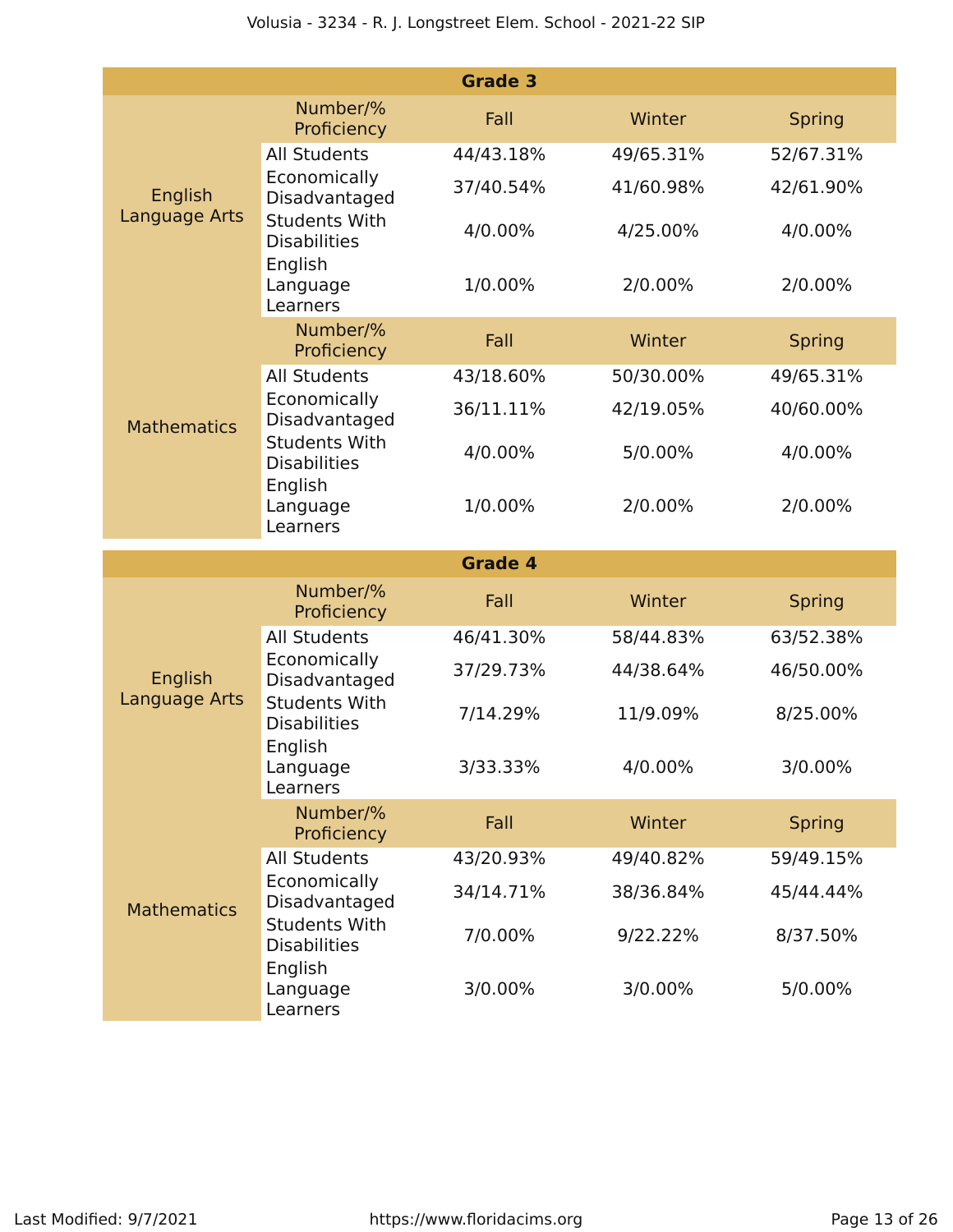|                    |                                             | <b>Grade 5</b> |           |               |
|--------------------|---------------------------------------------|----------------|-----------|---------------|
|                    | Number/%<br>Proficiency                     | Fall           | Winter    | <b>Spring</b> |
|                    | <b>All Students</b>                         | 40/43.90%      | 44/54.00% | 44/62.22%     |
| English            | Economically<br>Disadvantaged               | 33/44.12%      | 35/50.00% | 32/54.55%     |
| Language Arts      | <b>Students With</b><br><b>Disabilities</b> | 5/20.00%       | 6/33.33%  | 5/40.00%      |
|                    | English<br>Language<br>Learners             | 4/25.00%       | 4/25.00%  | 4/25.00%      |
|                    | Number/%<br>Proficiency                     | Fall           | Winter    | <b>Spring</b> |
|                    | <b>All Students</b>                         | 40/30.00%      | 45/53.33% | 51/74.51%     |
| <b>Mathematics</b> | Economically<br>Disadvantaged               | 33/21.21%      | 36/47.22% | 38/73.68%     |
|                    | <b>Students With</b><br><b>Disabilities</b> | 5/0.00%        | 7/14.29%  | 6/50.00%      |
|                    | English<br>Language<br>Learners             | 4/25.00%       | 5/40.00%  | 6/50.00%      |
|                    | Number/%<br>Proficiency                     | Fall           | Winter    | <b>Spring</b> |
|                    | <b>All Students</b>                         | 164/68%        | 157/72%   | 133/82%       |
| <b>Science</b>     | Economically<br>Disadvantaged               | 136/67%        | 126/68%   | 102/82%       |
|                    | <b>Students With</b><br><b>Disabilities</b> | 14/33%         | 15/40%    | 14/60%        |
|                    | English<br>Language<br>Learners             | 16/25%         | 16/25%    | 11/75%        |

### **Subgroup Data Review**

|                  |                    |                  |                            | <b>2021 SCHOOL GRADE COMPONENTS BY SUBGROUPS</b> |                   |                           |             |                   |                     |                                        |                       |
|------------------|--------------------|------------------|----------------------------|--------------------------------------------------|-------------------|---------------------------|-------------|-------------------|---------------------|----------------------------------------|-----------------------|
| <b>Subgroups</b> | <b>ELA</b><br>Ach. | <b>ELA</b><br>LG | <b>ELA</b><br>LG<br>25%    | <b>Math</b><br>Ach.                              | Math<br>LG        | Math<br>LG<br>L25%        | Sci<br>Ach. | <b>SS</b><br>Ach. | <b>MS</b><br>Accel. | Grad<br><b>Rate</b><br>2019-20 2019-20 | C & C<br><b>Accel</b> |
|                  |                    |                  |                            | <b>2019 SCHOOL GRADE COMPONENTS BY SUBGROUPS</b> |                   |                           |             |                   |                     |                                        |                       |
| <b>Subgroups</b> | <b>ELA</b><br>Ach. | <b>ELA</b><br>LG | <b>ELA</b><br>LG<br>$-25%$ | <b>Math</b><br>Ach.                              | <b>Math</b><br>LG | <b>Math</b><br>LG<br>L25% | Sci<br>Ach. | <b>SS</b><br>Ach. | <b>MS</b><br>Accel. | Grad<br><b>Rate</b><br>2017-18 2017-18 | C & C<br><b>Accel</b> |
| <b>SWD</b>       | 21                 | 29               | 33                         | 30                                               | 42                | 35                        | 27          |                   |                     |                                        |                       |
| <b>ELL</b>       | 36                 | 60               |                            | 45                                               | 55                |                           |             |                   |                     |                                        |                       |
| <b>BLK</b>       | 37                 | 38               |                            | 33                                               | 46                |                           |             |                   |                     |                                        |                       |
| <b>HSP</b>       | 50                 | 62               |                            | 38                                               | 56                |                           | 30          |                   |                     |                                        |                       |
| <b>MUL</b>       | 65                 | 47               |                            | 58                                               | 53                |                           |             |                   |                     |                                        |                       |
| <b>WHT</b>       | 68                 | 57               | 52                         | 61                                               | 58                | 45                        | 59          |                   |                     |                                        |                       |
| <b>FRL</b>       | 56                 | 54               | 53                         | 47                                               | 50                | 38                        | 51          |                   |                     |                                        |                       |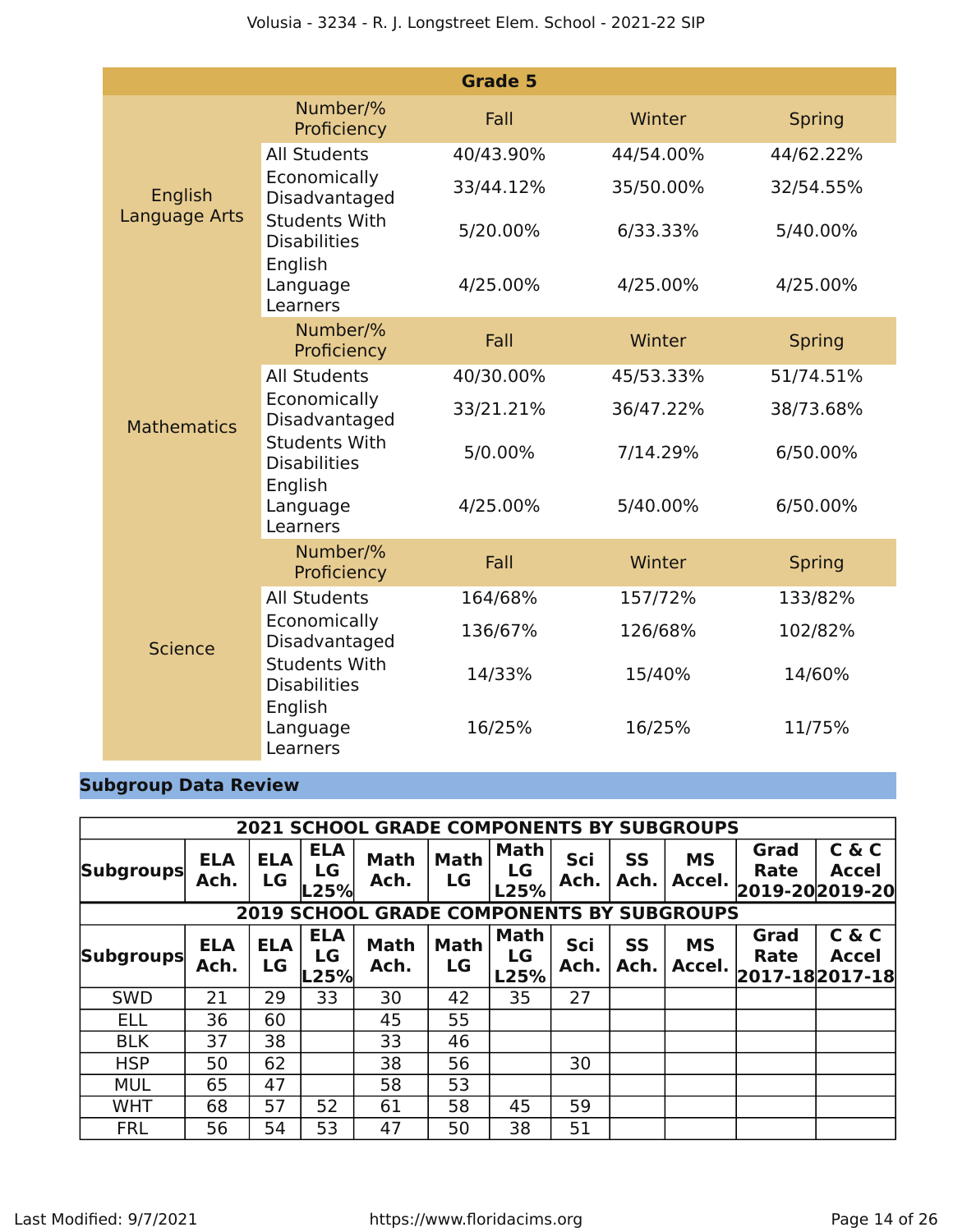|                  | <b>2018 SCHOOL GRADE COMPONENTS BY SUBGROUPS</b> |                  |                          |                     |                   |                           |             |            |                     |                                 |                       |
|------------------|--------------------------------------------------|------------------|--------------------------|---------------------|-------------------|---------------------------|-------------|------------|---------------------|---------------------------------|-----------------------|
| <b>Subgroups</b> | <b>ELA</b><br>Ach.                               | <b>ELA</b><br>LG | <b>ELA</b><br>LG<br>L25% | <b>Math</b><br>Ach. | <b>Math</b><br>LG | <b>Math</b><br>LG<br>L25% | Sci<br>Ach. | SS<br>Ach. | <b>MS</b><br>Accel. | Grad<br>Rate<br>2016-17 2016-17 | C & C<br><b>Accel</b> |
| <b>SWD</b>       | 26                                               | 52               | 42                       | 23                  | 33                | 20                        | 39          |            |                     |                                 |                       |
| <b>ELL</b>       | 23                                               |                  |                          | 38                  | 55                |                           |             |            |                     |                                 |                       |
| <b>BLK</b>       | 21                                               | 28               | 27                       | 25                  | 20                |                           | 18          |            |                     |                                 |                       |
| <b>HSP</b>       | 41                                               | 62               |                          | 47                  | 43                |                           |             |            |                     |                                 |                       |
| <b>MUL</b>       | 65                                               | 57               |                          | 45                  | 50                |                           |             |            |                     |                                 |                       |
| <b>WHT</b>       | 64                                               | 59               | 44                       | 52                  | 46                | 30                        | 72          |            |                     |                                 |                       |
| <b>FRL</b>       | 52                                               | 55               | 42                       | 43                  | 40                | 27                        | 62          |            |                     |                                 |                       |

### **ESSA Data Review**

This data has been updated for the 2018-19 school year as of 7/16/2019.

| <b>ESSA Federal Index</b>                                                       |                 |
|---------------------------------------------------------------------------------|-----------------|
| ESSA Category (TS&I or CS&I)                                                    | <b>TS&amp;I</b> |
| <b>OVERALL Federal Index - All Students</b>                                     | 54              |
| <b>OVERALL Federal Index Below 41% All Students</b>                             | <b>NO</b>       |
| Total Number of Subgroups Missing the Target                                    | 2               |
| Progress of English Language Learners in Achieving English Language Proficiency | 55              |
| Total Points Earned for the Federal Index                                       | 428             |
| Total Components for the Federal Index                                          | 8               |
| <b>Percent Tested</b>                                                           | 99%             |

### **Subgroup Data**

| <b>Students With Disabilities</b>                                         |           |  |  |  |  |  |
|---------------------------------------------------------------------------|-----------|--|--|--|--|--|
| Federal Index - Students With Disabilities                                | 31        |  |  |  |  |  |
| Students With Disabilities Subgroup Below 41% in the Current Year?        |           |  |  |  |  |  |
| Number of Consecutive Years Students With Disabilities Subgroup Below 32% |           |  |  |  |  |  |
| <b>English Language Learners</b>                                          |           |  |  |  |  |  |
| Federal Index - English Language Learners                                 | 50        |  |  |  |  |  |
| English Language Learners Subgroup Below 41% in the Current Year?         | <b>NO</b> |  |  |  |  |  |
| Number of Consecutive Years English Language Learners Subgroup Below 32%  | 0         |  |  |  |  |  |
| <b>Asian Students</b>                                                     |           |  |  |  |  |  |
| Federal Index - Asian Students                                            |           |  |  |  |  |  |
| Asian Students Subgroup Below 41% in the Current Year?                    | N/A       |  |  |  |  |  |
| Number of Consecutive Years Asian Students Subgroup Below 32%             |           |  |  |  |  |  |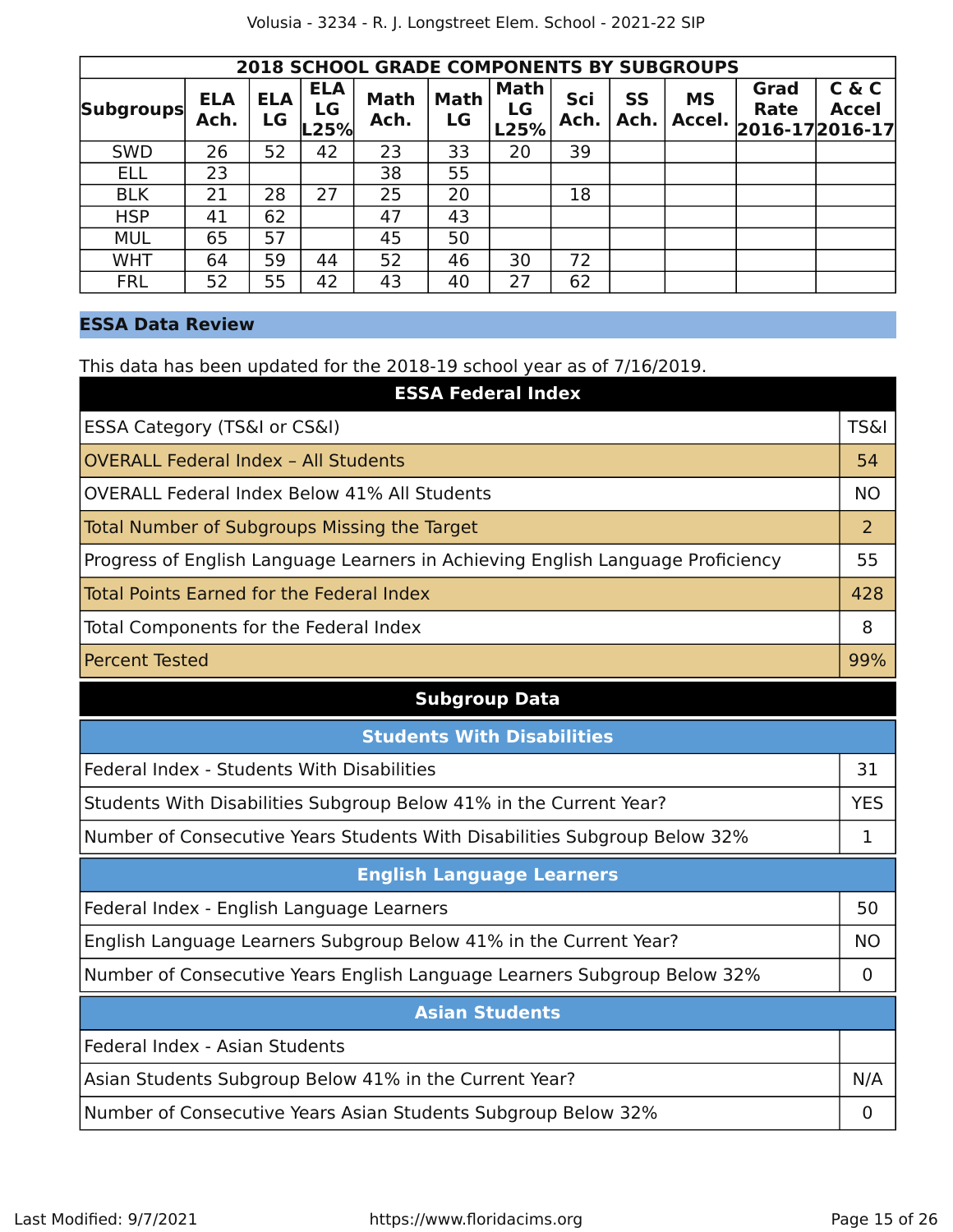Volusia - 3234 - R. J. Longstreet Elem. School - 2021-22 SIP

| <b>Black/African American Students</b>                                                |                |  |  |  |
|---------------------------------------------------------------------------------------|----------------|--|--|--|
| Federal Index - Black/African American Students                                       |                |  |  |  |
| Black/African American Students Subgroup Below 41% in the Current Year?               |                |  |  |  |
| Number of Consecutive Years Black/African American Students Subgroup Below 32%        | 0              |  |  |  |
| <b>Hispanic Students</b>                                                              |                |  |  |  |
| Federal Index - Hispanic Students                                                     | 47             |  |  |  |
| Hispanic Students Subgroup Below 41% in the Current Year?                             |                |  |  |  |
| Number of Consecutive Years Hispanic Students Subgroup Below 32%                      | 0              |  |  |  |
| <b>Multiracial Students</b>                                                           |                |  |  |  |
| Federal Index - Multiracial Students                                                  | 56             |  |  |  |
| Multiracial Students Subgroup Below 41% in the Current Year?                          | <b>NO</b>      |  |  |  |
| Number of Consecutive Years Multiracial Students Subgroup Below 32%                   | $\overline{0}$ |  |  |  |
| <b>Native American Students</b>                                                       |                |  |  |  |
| Federal Index - Native American Students                                              |                |  |  |  |
| Native American Students Subgroup Below 41% in the Current Year?                      | N/A            |  |  |  |
| Number of Consecutive Years Native American Students Subgroup Below 32%               | $\mathbf 0$    |  |  |  |
| <b>Pacific Islander Students</b>                                                      |                |  |  |  |
| Federal Index - Pacific Islander Students                                             |                |  |  |  |
| Pacific Islander Students Subgroup Below 41% in the Current Year?                     | N/A            |  |  |  |
| Number of Consecutive Years Pacific Islander Students Subgroup Below 32%              | 0              |  |  |  |
| <b>White Students</b>                                                                 |                |  |  |  |
| Federal Index - White Students                                                        | 57             |  |  |  |
| White Students Subgroup Below 41% in the Current Year?                                | <b>NO</b>      |  |  |  |
| Number of Consecutive Years White Students Subgroup Below 32%                         | $\mathbf 0$    |  |  |  |
| <b>Economically Disadvantaged Students</b>                                            |                |  |  |  |
| Federal Index - Economically Disadvantaged Students                                   | 51             |  |  |  |
| Economically Disadvantaged Students Subgroup Below 41% in the Current Year?           |                |  |  |  |
| Number of Consecutive Years Economically Disadvantaged Students Subgroup Below<br>32% | 0              |  |  |  |

**Analysis**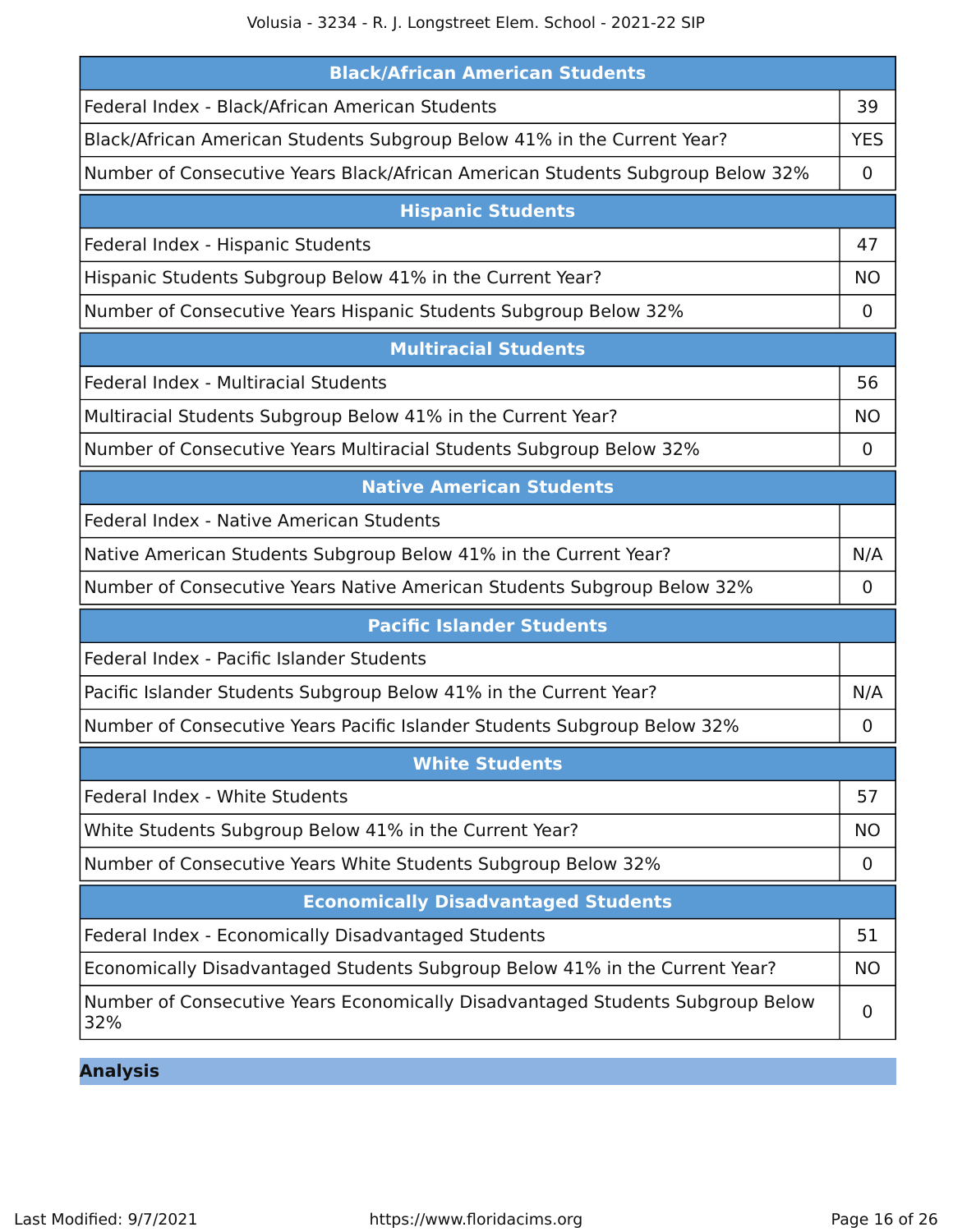### **Data Analysis**

Answer the following analysis questions using the progress monitoring data and state assessment data, if applicable.

### **What trends emerge across grade levels, subgroups and core content areas?**

FSA 4th grade decreased in both math and reading performance. AA increased. ELA LQ is our lowest performing area, for all students, SWD, and AA. Science data increased to 74% from 58%. Math achievement increased from 55% to 62%. Math LG increased from 56% to 66%. Math LQ increased from 38% to 43%. ELA achievement decreased from 62% to 59%. ELA LG increased from 54% to 56%. ELA LQ decreased from 50% to 14%. Our overall school grade increased from a C to an A. (53% to 63%).

### **What data components, based off progress monitoring and 2019 state assessments, demonstrate the greatest need for improvement?**

ESSA Groups: ESE & SWD, LQ in both math and reading and ELA LG

### **What were the contributing factors to this need for improvement? What new actions would need to be taken to address this need for improvement?**

Contributing factors: Mobility, attendance and lack of SEL implementation. New action: SEL implementation, system for attendance (attendance PST) and immediate support for incoming students.

### **What data components, based off progress monitoring and 2019 state assessments, showed the most improvement?**

Science from 58% to 74%, Math LG from 56% to 66% and Math achievement from 55% to 62%

### **What were the contributing factors to this improvement? What new actions did your school take in this area?**

Contributing factors: I&E blocks, student accountability, student data conferences, immediate walkthrough feedback (weekly) and focused PLC's. New actions: I&E blocks (more flexible and standard focused intervention), weekly student data monitoring and instructional discussions in PLC's.

### **What strategies will need to be implemented in order to accelerate learning?**

Systems for attendance, training on new curriculum and standards, individual student goals and data tracking sheets for all students.

### **Based on the contributing factors and strategies identified to accelerate learning, describe the professional development opportunities that will be provided at the school to support teachers and leaders.**

Benchmark training, Teacher Clarity: Success Criteria, ASPECTS Training, Diversity Training, Meeting the Diverse Needs of Students with Autism, PST Process

### **Provide a description of the additional services that will be implemented to ensure sustainability of improvement in the next year and beyond.**

Vertical alignment, SEL classes from the counselor and Small Group Reading and Writing Support.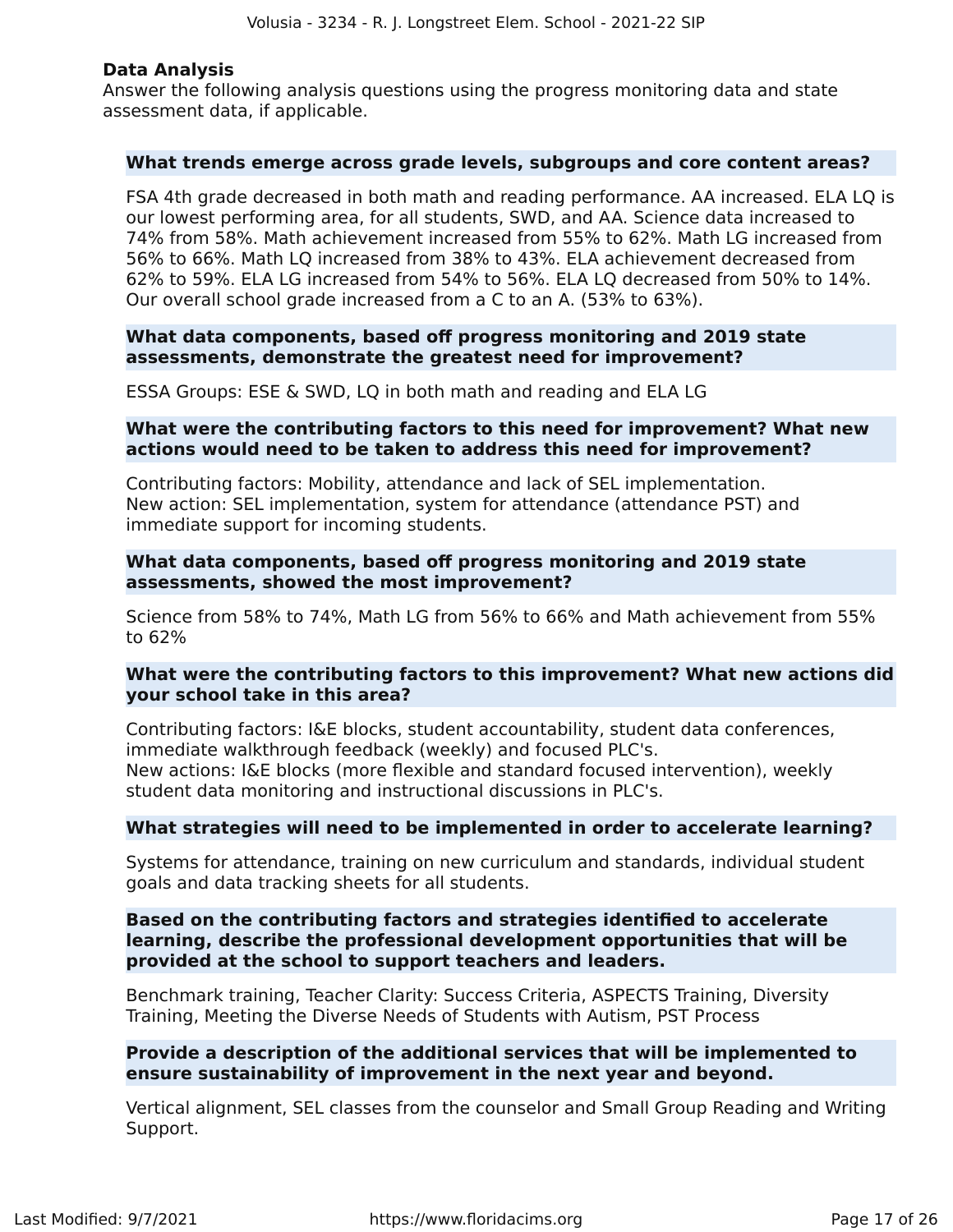# **Part III: Planning for Improvement**

<span id="page-17-0"></span>**Areas of Focus:**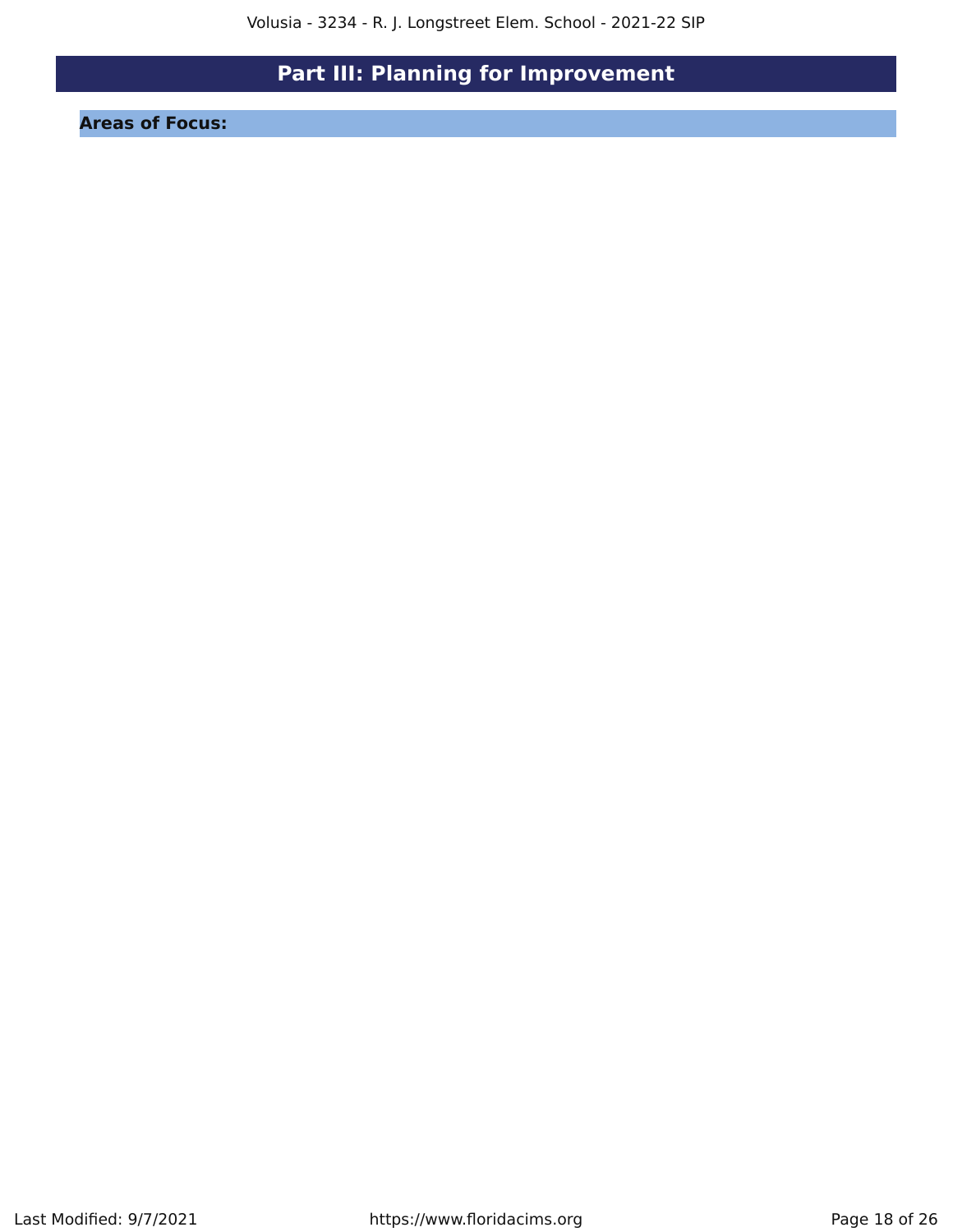|                                                                                  | #1. ESSA Subgroup specifically relating to Students with Disabilities                                                                                                                                                                                                                                                                                                                                                                                                                                                                                                                                                                                                                                                                                                            |
|----------------------------------------------------------------------------------|----------------------------------------------------------------------------------------------------------------------------------------------------------------------------------------------------------------------------------------------------------------------------------------------------------------------------------------------------------------------------------------------------------------------------------------------------------------------------------------------------------------------------------------------------------------------------------------------------------------------------------------------------------------------------------------------------------------------------------------------------------------------------------|
| <b>Area of</b><br><b>Focus</b><br><b>Description</b><br>and<br><b>Rationale:</b> | Engage all students in high levels of learning every day. Results of our Needs<br>Assessment and Analysis revealed that our SWD proficiency was at 33% for<br>ELA achievement, 50% for ELA learning gains, 0% for ELA LQ, 20% for Math<br>achievement, 40% for Math learning gains, 33% for Math LQ, and 40% for<br>Science achievement. This area of focus aligns to Strategic Plan Goal 1.                                                                                                                                                                                                                                                                                                                                                                                     |
| <b>Measureable</b><br><b>Outcome:</b>                                            | Increase SWD overall proficiency from 37% to 43%.                                                                                                                                                                                                                                                                                                                                                                                                                                                                                                                                                                                                                                                                                                                                |
| <b>Monitoring:</b>                                                               | This Area of Focus will be monitored through frequent classroom observations<br>using a walkthroughs tool with specific SWD look-fors and data chats to<br>determine instructional adjustments needed to impact student growth. Also,<br>coaching cycles based on teacher need as demonstrated through weekly<br>classroom observations and student performance data. Weekly review of<br>student data and instructional need in PLC's. Persons Responsible - Principal<br>Melissa Haubrich and Coach Marge Henderson.                                                                                                                                                                                                                                                           |
| <b>Person</b><br>responsible<br>for<br>monitoring<br>outcome:                    | Melissa Haubrich (mhaubric@volusia.k12.fl.us)                                                                                                                                                                                                                                                                                                                                                                                                                                                                                                                                                                                                                                                                                                                                    |
| <b>Evidence-</b><br>based<br><b>Strategy:</b>                                    | Our evidence-based strategy is Teacher Clarity. We will monitor it through<br>frequent walkthroughs by school-based administrations, coaches, and the<br>district support team. Grade level teams and individual teachers will receive<br>feedback to guide them in planning and instructing for input on students'<br>learning and determining next steps. Student data will be reviewed weekly.                                                                                                                                                                                                                                                                                                                                                                                |
| <b>Rationale</b><br>for<br><b>Evidence-</b><br>based<br><b>Strategy:</b>         | Teacher Clarity has an effect size of 0.75 (Hattie, 2009). The average affect<br>size is 0.40, which is equal to approximately one year of learning. At 0.75, it<br>is likely that the impact on students is significantly greater than average<br>when teacher clarity is implemented with fidelity. John Hattie describes<br>teacher clarity and excellent teachers as those who:<br>1. Have appropriately high expectations.<br>2. Share their notions of success criteria with their students.<br>3. Ensure that there is constructive alignment between the lesson, the task,<br>and the assignment.<br>4. Ensure that the delivery of the lesson is relevant, accurate, and<br>comprehensible to students; and<br>5. Provide welcome feedback about where to move to next. |

### **Action Steps to Implement**

Share with the entire faculty and staff, the data the SLT examined that determined the need for implementation of Teacher Clarity and weekly review of student data.

**Person Responsible** Melissa Haubrich (mhaubric@volusia.k12.fl.us)

Provide ongoing professional learning in Teacher Clarity during ERPLs and teacher duty days.

**Person Responsible** Marge Henderson (mehender@volusia.k12.fl.us)

Conduct collaborative planning that includes planning for alignment between the standard benchmark, the lesson, and the tasks. Planning will also include teachers "doing the work, to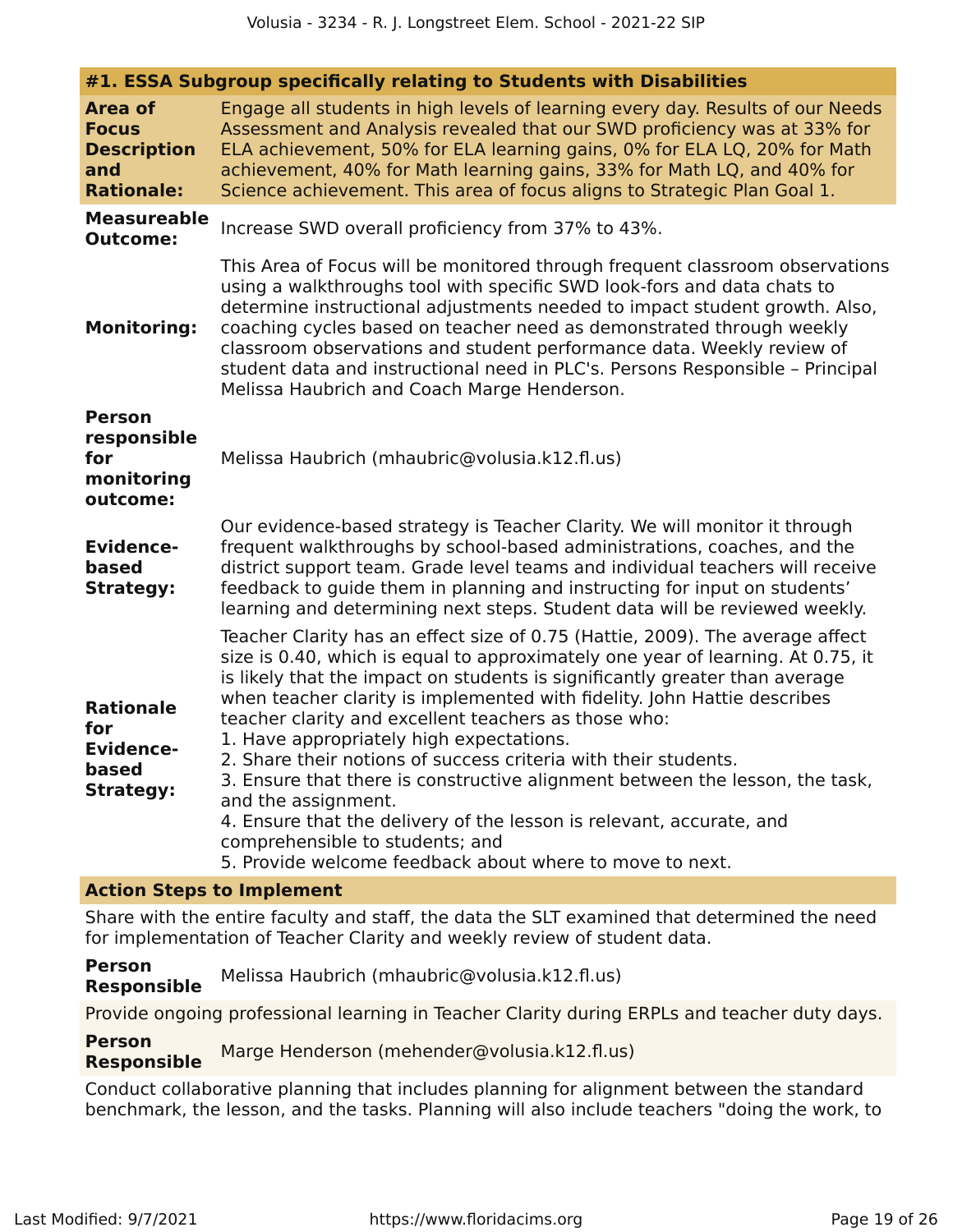know the work" to provide worked examples that illustrate desire outcomes for their students.

### **Person Responsible** Kimberly Scaccia (kascacci@volusia.k12.fl.us)

Teams will engage in ongoing teacher clarity work during faculty meetings and integrate the following questions into their discussions: Where are we going, where are we now, how do we move learning forward, what do we learn today, who benefited and who did not?

**Person Responsible** Marge Henderson (mehender@volusia.k12.fl.us)

Conduct PLCs focused on identifying learning targets/intentions, discuss ideas for instruction, review student work and data and identify students who need additional instruction or intervention to be successful.

**Person Responsible** Marge Henderson (mehender@volusia.k12.fl.us)

Use targeted phonics instruction daily for 45 minutes for students with foundational deficits.

**Person Responsible** Michelle Nelson (mlnelson@volusia.k12.fl.us)

Use targeted intervention in small group by providing instruction on prerequisite concepts and skills.

**Person**

**Responsible** Jennifer Johnston (jmjohnst@volusia.k12.fl.us)

Monitor monthly progress monitoring and topic checks during PLCs.

**Person**

**Responsible** Michelle Nelson (mlnelson@volusia.k12.fl.us)

Monitor classroom and ESE support facilitation small group instruction/schedules to ensure daily intervention for Tier 3 SWD.

**Person Responsible** Michelle Nelson (mlnelson@volusia.k12.fl.us)

Data chats in weekly PLCs.

**Person Responsible** Marge Henderson (mehender@volusia.k12.fl.us)

No description entered

**Person Responsible** [no one identified]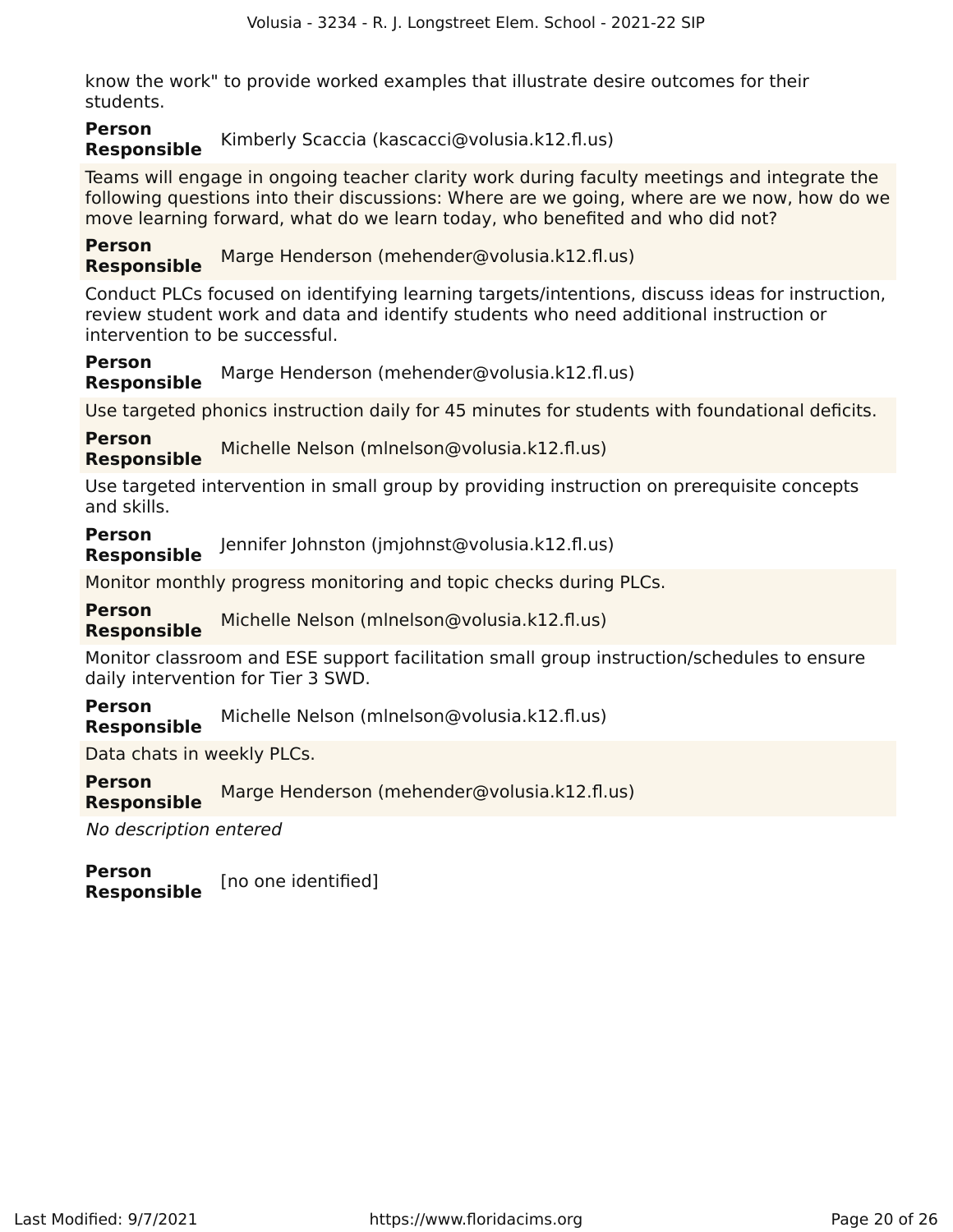|                                                                                  | #2. Instructional Practice specifically relating to ELA                                                                                                                                                                                                                                                                                                                                                                                                                                                                                                                                                                                                                                                                                                                          |  |  |  |  |  |
|----------------------------------------------------------------------------------|----------------------------------------------------------------------------------------------------------------------------------------------------------------------------------------------------------------------------------------------------------------------------------------------------------------------------------------------------------------------------------------------------------------------------------------------------------------------------------------------------------------------------------------------------------------------------------------------------------------------------------------------------------------------------------------------------------------------------------------------------------------------------------|--|--|--|--|--|
| <b>Area of</b><br><b>Focus</b><br><b>Description</b><br>and<br><b>Rationale:</b> | Engage all students in high levels of learning every day. Results of our Needs<br>Assessment and Analysis revealed that our ELA LQ was 0%. R.J. Longstreet<br>did not meet the minimum number of ten students required for the<br>2020-2021 school year. This area of focus aligns to Strategic Plan Goal 1.                                                                                                                                                                                                                                                                                                                                                                                                                                                                     |  |  |  |  |  |
| <b>Measureable</b><br><b>Outcome:</b>                                            | Increase ELA LQ proficiency from 0% to 54%.                                                                                                                                                                                                                                                                                                                                                                                                                                                                                                                                                                                                                                                                                                                                      |  |  |  |  |  |
| <b>Monitoring:</b>                                                               | This Area of Focus will be monitored through frequent classroom observations<br>using a walkthroughs tool with specific ELA LQ look-fors and data chats to<br>determine instructional adjustments needed to impact student growth. Also,<br>coaching cycles based on teacher need as demonstrated through weekly<br>classroom observations and student performance data. Persons Responsible -<br>Principal Melissa Haubrich and Coach Marge Henderson.                                                                                                                                                                                                                                                                                                                          |  |  |  |  |  |
| <b>Person</b><br>responsible<br>for<br>monitoring<br>outcome:                    | Melissa Haubrich (mhaubric@volusia.k12.fl.us)                                                                                                                                                                                                                                                                                                                                                                                                                                                                                                                                                                                                                                                                                                                                    |  |  |  |  |  |
| <b>Evidence-</b><br>based<br><b>Strategy:</b>                                    | Our evidence-based strategy is Teacher Clarity. We will monitor it through<br>frequent walkthroughs by school-based administrations, coaches, and the<br>district support team. Grade level teams and individual teachers will receive<br>feedback to guide them in planning and instructing for input on students'<br>learning and determining next steps.                                                                                                                                                                                                                                                                                                                                                                                                                      |  |  |  |  |  |
| <b>Rationale</b><br>for<br><b>Evidence-</b><br>based<br><b>Strategy:</b>         | Teacher Clarity has an effect size of 0.75 (Hattie, 2009). The average affect<br>size is 0.40, which is equal to approximately one year of learning. At 0.75, it<br>is likely that the impact on students is significantly greater than average<br>when teacher clarity is implemented with fidelity. John Hattie describes<br>teacher clarity and excellent teachers as those who:<br>1. Have appropriately high expectations.<br>2. Share their notions of success criteria with their students.<br>3. Ensure that there is constructive alignment between the lesson, the task,<br>and the assignment.<br>4. Ensure that the delivery of the lesson is relevant, accurate, and<br>comprehensible to students; and<br>5. Provide welcome feedback about where to move to next. |  |  |  |  |  |

### **Action Steps to Implement**

Share with the entire faculty and staff, the data the SLT examined that determined the need for implementation of Teacher Clarity.

**Person Responsible** Melissa Haubrich (mhaubric@volusia.k12.fl.us)

Provide ongoing professional learning in Teacher Clarity during ERPLs and teacher duty days.

**Person Responsible** Marge Henderson (mehender@volusia.k12.fl.us)

Conduct collaborative planning that includes planning for alignment between the standard benchmark, the lesson, and the tasks. Planning will also include teachers "doing the work, to know the work" to provide worked examples that illustrate desire outcomes for their students.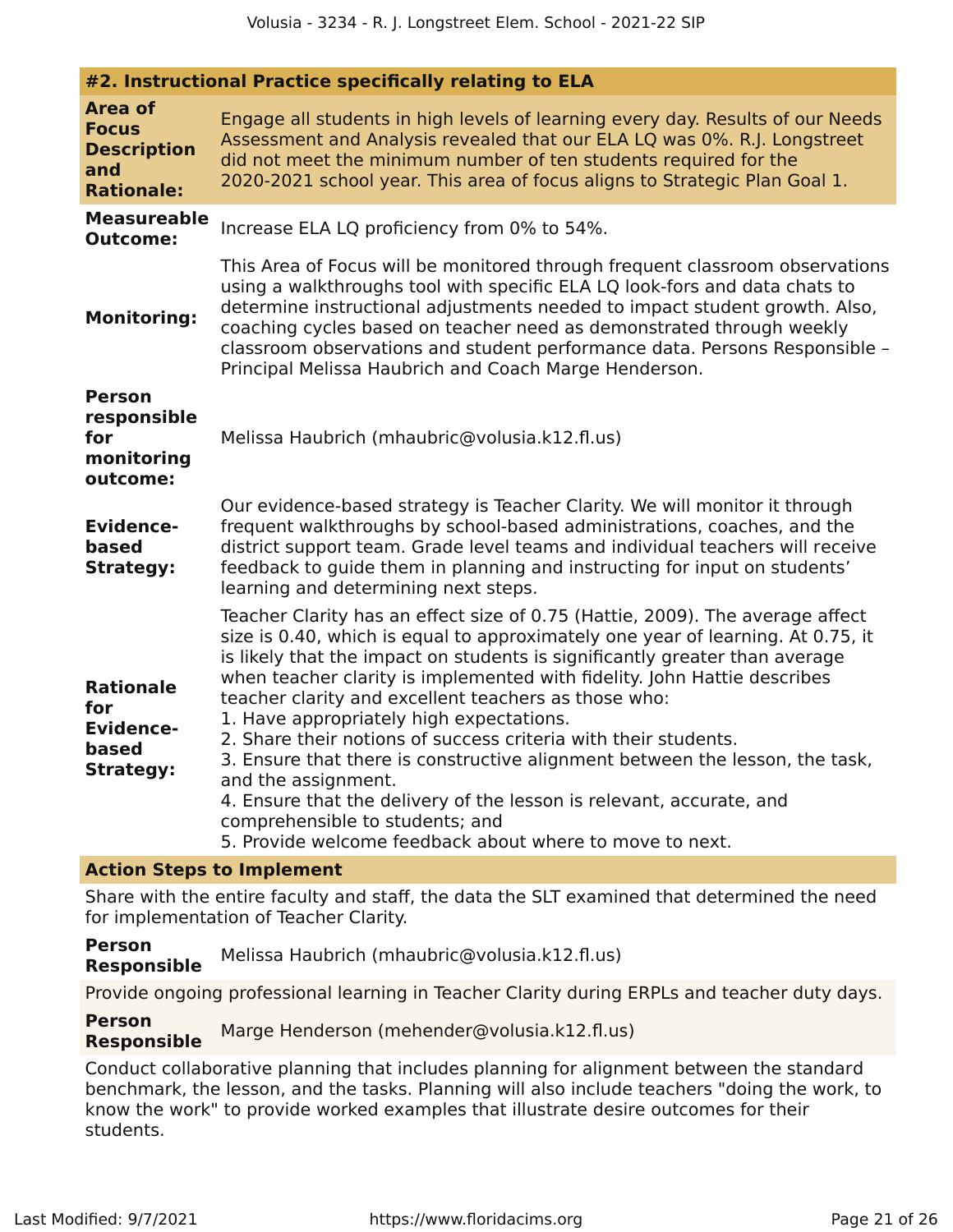### **Person Responsible** Marge Henderson (mehender@volusia.k12.fl.us)

Teams will engage in ongoing teacher clarity work during faculty meetings and integrate the following questions into their discussions: where are we going, where are we now, how do we move learning forward, what do we learn today, who benefited and who did not?

#### **Person Responsible** Melissa Haubrich (mhaubric@volusia.k12.fl.us)

Conduct PLCs focused on identifying learning targets/intentions, discuss ideas for instruction, review student work and data, and determine students who need additional instruction or intervention to be successful.

#### **Person Responsible** Marge Henderson (mehender@volusia.k12.fl.us)

Use targeted instruction daily for 30 minutes for all Tier 3 students.

**Person Responsible** Marge Henderson (mehender@volusia.k12.fl.us)

Use targeted intervention in small group by providing instruction on prerequisite concepts and skills.

### **Person**

**Responsible** Jennifer Johnston (jmjohnst@volusia.k12.fl.us)

Monitor weekly the use of iReady data, SIPPS data, and Progress Monitoring.

**Person Responsible** Jennifer Johnston (jmjohnst@volusia.k12.fl.us)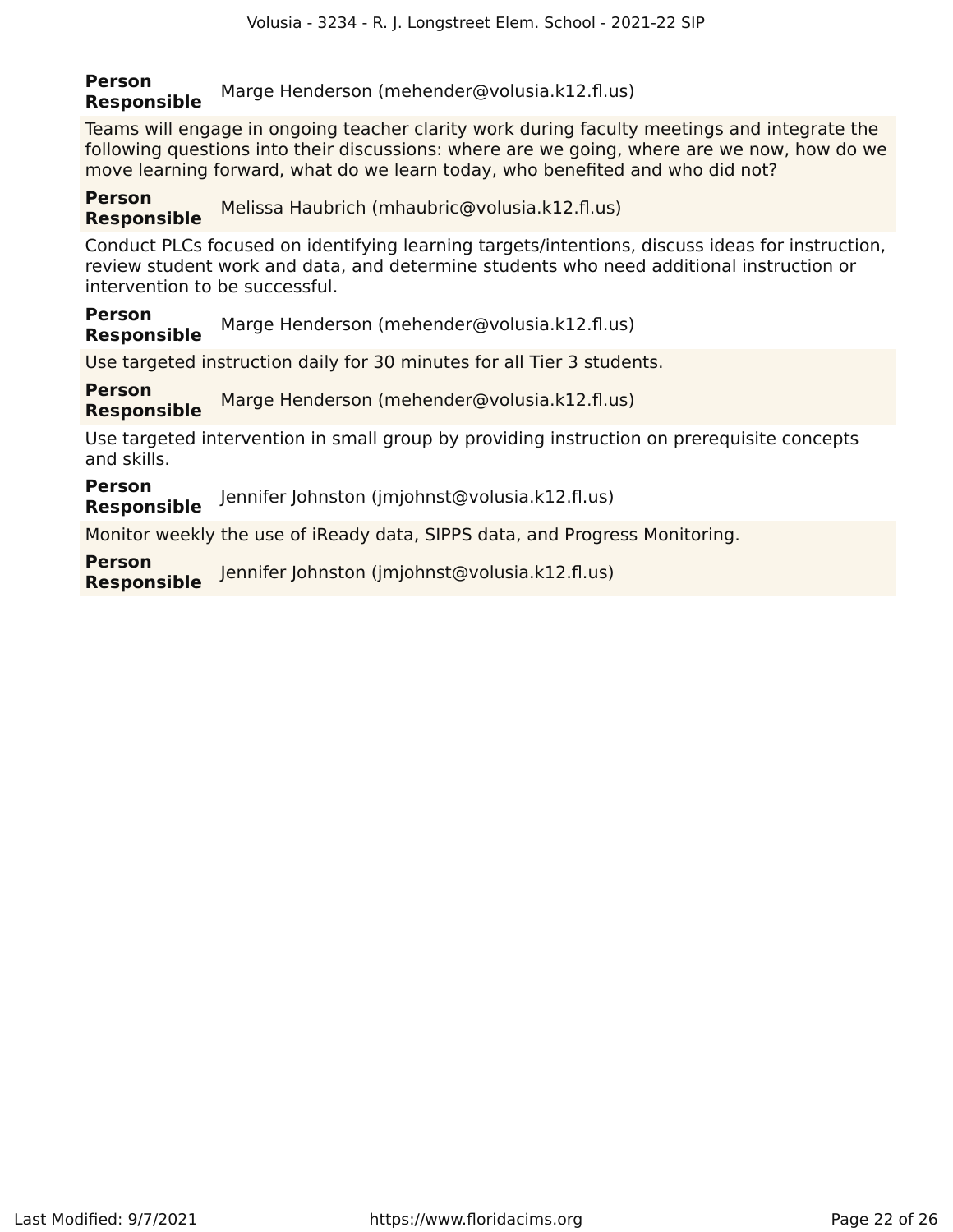|                                                                                  | #3. Instructional Practice specifically relating to Math                                                                                                                                                                                                                                                                                                                                                                                                                                                                                                                                                                                                                                                                                                                     |  |  |  |  |  |
|----------------------------------------------------------------------------------|------------------------------------------------------------------------------------------------------------------------------------------------------------------------------------------------------------------------------------------------------------------------------------------------------------------------------------------------------------------------------------------------------------------------------------------------------------------------------------------------------------------------------------------------------------------------------------------------------------------------------------------------------------------------------------------------------------------------------------------------------------------------------|--|--|--|--|--|
| <b>Area of</b><br><b>Focus</b><br><b>Description</b><br>and<br><b>Rationale:</b> | Engage all students in high levels of learning every day. Results of our Needs<br>Assessment and Analysis revealed that our Math LQ was 43%. This area of<br>focus aligns to Strategic Plan Goal 1.                                                                                                                                                                                                                                                                                                                                                                                                                                                                                                                                                                          |  |  |  |  |  |
| <b>Measureable</b><br><b>Outcome:</b>                                            | Increase Math LQ proficiency from 43% to 54%.                                                                                                                                                                                                                                                                                                                                                                                                                                                                                                                                                                                                                                                                                                                                |  |  |  |  |  |
| <b>Monitoring:</b>                                                               | This Area of Focus will be monitored through frequent classroom observations<br>using a walkthroughs tool with specific Math LQ look-fors and data chats to<br>determine instructional adjustments needed to impact student growth. Also,<br>coaching cycles based on teacher need as demonstrated through weekly<br>classroom observations and student performance data. Persons Responsible -<br>Principal Melissa Haubrich and Coach Marge Henderson.                                                                                                                                                                                                                                                                                                                     |  |  |  |  |  |
| Person<br>responsible<br>for<br>monitoring<br>outcome:                           | Melissa Haubrich (mhaubric@volusia.k12.fl.us)                                                                                                                                                                                                                                                                                                                                                                                                                                                                                                                                                                                                                                                                                                                                |  |  |  |  |  |
| <b>Evidence-</b><br>based<br><b>Strategy:</b>                                    | Our evidence-based strategy is Teacher Clarity. We will monitor it through<br>frequent walkthroughs by school-based administrations, coaches, and the<br>district support team. Grade level teams and individual teachers will receive<br>feedback to guide them in planning and instructing for input on students'<br>learning and determining next steps.                                                                                                                                                                                                                                                                                                                                                                                                                  |  |  |  |  |  |
| <b>Rationale</b><br>for<br><b>Evidence-</b><br>based<br><b>Strategy:</b>         | Teacher Clarity has an effect size of 0.75 (Hattie, 2009). The average affect<br>size is 0.40, which is equal to approximately one year of learning. At 0.75, it<br>is likely that the impact on students is significantly greater than average<br>when teacher clarity is implemented with fidelity. John Hattie describes<br>teacher clarity and excellent teachers as those who:<br>1. Have appropriately high expectations.<br>2. Share their notions of success criteria with their students.<br>3. Ensure that there is constructive alignment between the lesson, the task,<br>and the assignment.<br>4. Ensure that the delivery of the lesson is relevant, accurate, and<br>comprehensible to students.<br>5. Provide welcome feedback about where to move to next. |  |  |  |  |  |

### **Action Steps to Implement**

Share with the entire faculty and staff, the data the SLT examined that determined the need for implementation of Teacher Clarity.

**Person Responsible** Melissa Haubrich (mhaubric@volusia.k12.fl.us)

Provide ongoing professional learning in Teacher Clarity during ERPLs and teacher duty days.

**Person Responsible** Marge Henderson (mehender@volusia.k12.fl.us)

Conduct collaborative planning that includes planning for alignment between the standard benchmark, the lesson, and the tasks. Planning will also include teachers "doing the work, to know the work" to provide worked examples that illustrate desire outcomes for their students.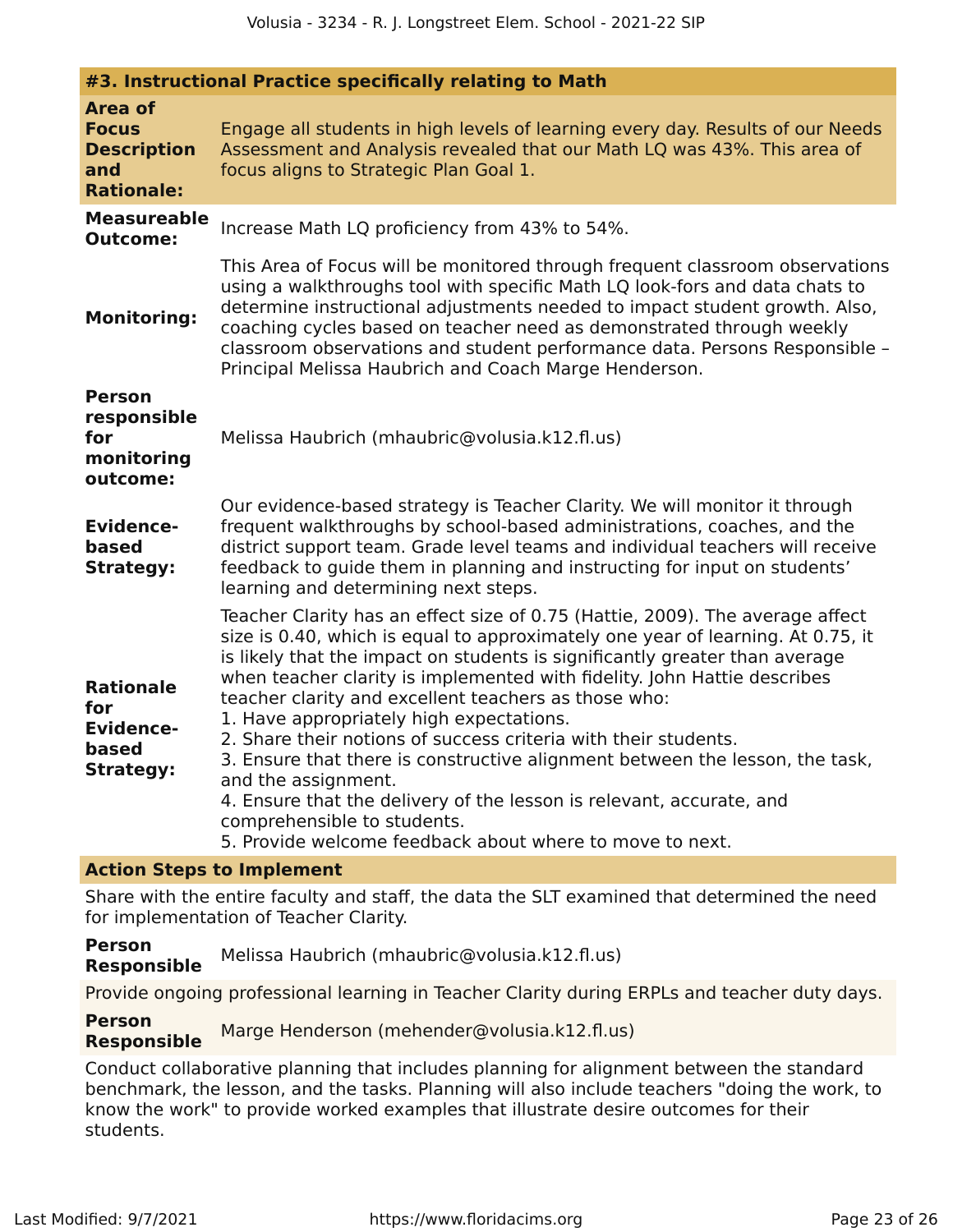### **Person Responsible** Kimberly Scaccia (kascacci@volusia.k12.fl.us)

Teams will engage in ongoing teacher clarity work during faculty meetings and integrate the following questions into their discussions: Where are we going, where are we now, how do we move learning forward, what do we learn today, who benefited and who did not?

#### **Person Responsible** Melissa Haubrich (mhaubric@volusia.k12.fl.us)

Conduct PLCs focused on identifying learning targets/intentions, discuss ideas for instruction, review student work and data, and determine students who need additional instruction or intervention to be successful.

#### **Person Responsible** Marge Henderson (mehender@volusia.k12.fl.us)

Use targeted instruction daily for 30 minutes for all tier 3 students.

**Person Responsible** Marge Henderson (mehender@volusia.k12.fl.us)

Use targeted intervention in small group by providing instruction on prerequisite concepts and skills.

### **Person**

**Responsible** Jennifer Johnston (jmjohnst@volusia.k12.fl.us)

Monitor weekly the use of iReady data, Topic Checks, and Progress Monitoring.

**Person Responsible** Jennifer Johnston (jmjohnst@volusia.k12.fl.us)

### **Additional Schoolwide Improvement Priorities**

Using the [SafeSchoolsforAlex.org,](https://www.safeschoolsforalex.org/fl-school-safety-dashboard/) compare the discipline data of the school to discipline data across the state and provide primary or secondary areas of concern that the school will monitor during the upcoming school year. Include how the school culture and environment will be monitored through the lens of behavior or discipline data.

**After comparing our school's SESIR incident and discipline data to other schools across the state, we have identified hit/strike as an area of concern. It is ranked as very high (77 out of 241 incidents or 32% of total). Our school plans to reduce these incidents by implementing the following:**

**School Counselor will teach social and communication skills to classrooms.**

**Teachers will utilize CHAMPS procedures. Teachers will develop clear expectations with students and other strategies to solve a conflict without hitting or striking and monitor students closely when transitioning in the hallways and during recess.**

**Data chats will take place quarterly during faculty meetings to discuss the above implementation plan (what's working and what's not) based on the data.**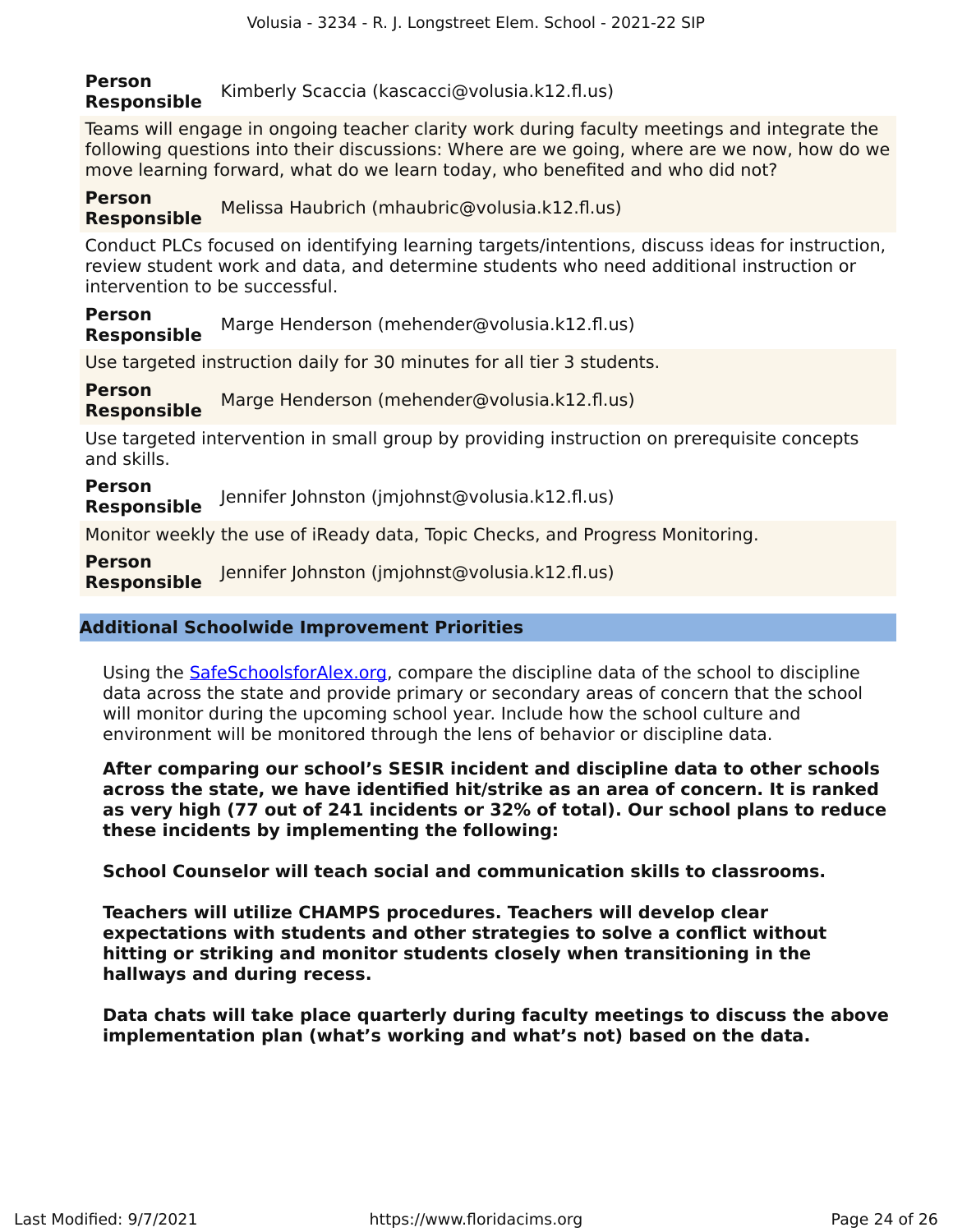### **Part IV: Positive Culture & Environment**

<span id="page-24-0"></span>A positive school culture and environment reflects: a supportive and fulfilling environment, learning conditions that meet the needs of all students, people who are sure of their roles and relationships in student learning, and a culture that values trust, respect and high expectations. Consulting with various stakeholder groups to employ school improvement strategies that impact the positive school culture and environment are critical. Stakeholder groups more proximal to the school include teachers, students, and families of students, volunteers, and school board members. Broad stakeholder groups include early childhood providers, community colleges and universities, social services, and business partners.

Stakeholders play a key role in school performance and addressing equity. Consulting various stakeholder groups is critical in formulating a statement of vision, mission, values, goals, and employing school improvement strategies.

### **Describe how the school addresses building a positive school culture and environment.**

The school offers the following list to ensure the needs of all student are met: \*Sanford Harmony \*Bully Proofing Program \*Student Mentoring Program \*THRIVE Skills Instruction \*Cardinal Dads \*Cardinal Tweets \*School Resources Officer Mentor \*Community partnerships with Ponce Inlet Lions Club, Drive-In Church, and Food Brings Hope respond to the nutritional needs of our students. \*Community partnerships with Ponce Inlet Lions Club and Cherise's Salon respond to the clothing needs of our students.

### **Identify the stakeholders and their role in promoting a positive culture and environment at the school.**

Sarah Marcus- School Counselor Joe Biggs- Kindergarten Teacher Dianna Hogan- First Grade Teacher Michelle McCarty- Second Grade Teacher Jennifer Legath- Third Grade Teacher Sheila Corhern- Fourth Grade Teacher Christina Rajcooar- Fifth Grade Teacher Marge Henderson- Instructional Coach Cassandra Stewart- Media Teacher Michelle Nelson- ESE Teacher Melissa Haubrich- Principal Kim Scaccia- Assistant Principal Jennifer Johnston- Intervention Teacher

The school counselor will be teaching social and emotion lessons to all grade levels through